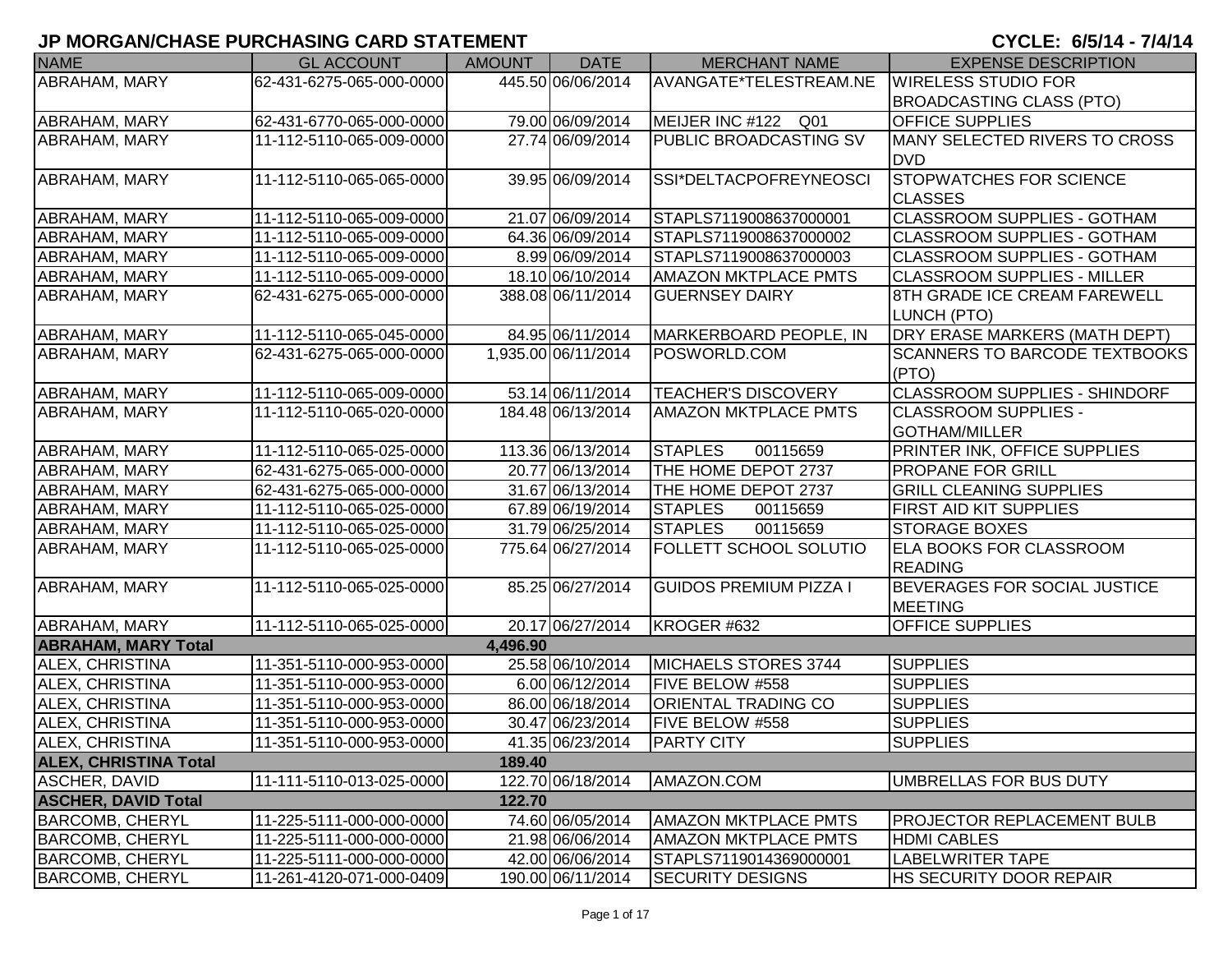| <b>NAME</b>                     | <b>GL ACCOUNT</b>        | <b>AMOUNT</b> | <b>DATE</b>         | <b>MERCHANT NAME</b>          | <b>EXPENSE DESCRIPTION</b>                                     |
|---------------------------------|--------------------------|---------------|---------------------|-------------------------------|----------------------------------------------------------------|
| <b>BARCOMB, CHERYL</b>          | 11-225-5111-000-000-0000 |               | 149.94 06/18/2014   | <b>AMAZON MKTPLACE PMTS</b>   | 8-PORT 10/100 SWITCHES                                         |
| <b>BARCOMB, CHERYL</b>          | 11-225-5111-000-000-0000 |               | 112.50 06/18/2014   | <b>COMPLETE BATTERY SOURC</b> | <b>BACKUP BATTERY REPLACEMENT</b>                              |
| <b>BARCOMB, CHERYL</b>          | 11-261-4120-055-000-0409 |               | 790.00 06/20/2014   | <b>SECURITY DESIGNS</b>       | <b>NM SECURITY DOOR REPAIR</b>                                 |
| <b>BARCOMB, CHERYL</b>          | 11-225-4905-000-000-0000 |               | 2,697.05 06/23/2014 | <b>TEAMVIEWER 65</b>          | TEAMVIEWER SOFTWARE LICENSE                                    |
|                                 |                          |               |                     |                               | <b>AGREEMENT</b>                                               |
| <b>BARCOMB, CHERYL</b>          | 11-225-5111-000-000-0000 |               | 138.90 06/26/2014   | DATAMATION SYSTEMS            | LAPTOP CART LOCK REPLACEMENT                                   |
|                                 |                          |               |                     |                               | <b>PARTS</b>                                                   |
| <b>BARCOMB, CHERYL</b>          | 11-261-4120-071-000-0409 |               | 340.00 06/26/2014   | <b>SECURITY DESIGNS</b>       | <b>HS SECURITY DOOR REPAIR</b>                                 |
| <b>BARCOMB, CHERYL Total</b>    |                          | 4,556.97      |                     |                               |                                                                |
| <b>BARR, STEVEN</b>             | 11-252-3220-000-000-0000 |               | 4.50 06/05/2014     | GOGOAIR.COM                   | INTERNET WHILE OUT OF TOWN FOR<br><b>WORK</b>                  |
| <b>BARR, STEVEN</b>             | 11-252-3220-000-000-0000 |               | 56.00 06/06/2014    | <b>METRO AIRPORT PARKING</b>  | AIRPORT PARKING WHILE OUT OF                                   |
|                                 |                          |               |                     |                               | TOWN FOR BOND SALE                                             |
| <b>BARR, STEVEN Total</b>       |                          | 60.50         |                     |                               |                                                                |
| <b>BEDFORD, JULIE</b>           | 62-431-6275-015-000-0000 |               | 80.00 06/10/2014    | <b>BAR LOUIE NOVI #90</b>     | <b>DCC APPRECIATION DINNER</b>                                 |
| <b>BEDFORD, JULIE</b>           | 62-431-6275-015-000-0000 |               | 16.06 06/10/2014    | LEOS CONEY ISLAND #11         | LUNCH WITH A STUDENT                                           |
| <b>BEDFORD, JULIE</b>           | 62-431-6275-015-000-0000 |               | 56.42 06/16/2014    | <b>STAPLES</b><br>00115659    | ADMINISTRATIVE SUPPLIES FOR J.<br><b>BEDFORD</b>               |
| <b>BEDFORD, JULIE</b>           | 62-431-6275-015-000-0000 |               | 212.23 06/18/2014   | TELECOM SQUARE USA INC        | <b>ADAPTER FOR JAPAN</b>                                       |
| <b>BEDFORD, JULIE</b>           | 62-431-6275-015-000-0000 |               | 0.37 07/04/2014     | <b>INTERNATIONAL FEES</b>     | <b>INTERNATIONAL FEES</b>                                      |
| <b>BEDFORD, JULIE</b>           | 62-431-6275-015-000-0000 |               | 37.12 07/04/2014    | MARUMASUNISHIMURAYA           | <b>JAPAN TRIP SUPPLIES</b>                                     |
| <b>BEDFORD, JULIE Total</b>     |                          | 402.20        |                     |                               |                                                                |
| <b>BELANGER, KIMBERLY</b>       | 11-118-5110-000-951-0000 |               | 7.58 06/05/2014     | <b>TARGET</b><br>00008722     | <b>CLASSROOM MATERIALS AND</b><br><b>SUPPLIES</b>              |
| <b>BELANGER, KIMBERLY</b>       | 11-118-5990-000-951-0000 |               | 7.38 06/11/2014     | MEIJER INC #68<br>Q01         | <b>MATERIALS AND SUPPLIES</b>                                  |
| <b>BELANGER, KIMBERLY</b>       | 11-351-5990-000-953-0000 |               | 85.53 06/20/2014    | 00014654<br><b>TARGET</b>     | <b>SUMMER CARE SUPPLIES</b>                                    |
| <b>BELANGER, KIMBERLY</b>       | 11-351-5990-000-953-0000 |               | 14.00 06/23/2014    | FIVE BELOW #558               | <b>SUMMER CARE SUPPLIES</b>                                    |
| <b>BELANGER, KIMBERLY Total</b> |                          | 114.49        |                     |                               |                                                                |
| <b>BLANCHARD, EVAN</b>          | 62-431-6239-065-000-0000 |               | 1,889.00 06/11/2014 | <b>WENGER CORPORATION</b>     | NEW MUSIC STANDS AND PARTS                                     |
| <b>BLANCHARD, EVAN Total</b>    |                          | 1,889.00      |                     |                               |                                                                |
| <b>BLESSED, KATE</b>            | 11-351-5110-000-953-0000 |               | 21.00 06/06/2014    | DOLRTREE 3945 00039453        | PRIZES-END OF THE YEAR BINGO                                   |
| <b>BLESSED, KATE</b>            | 11-351-5610-000-953-0000 |               | 115.48 06/10/2014   | GFS MKTPLC #1985              | TOPPINGS AND UTENSILS FOR<br><b>SUNDAES</b>                    |
| <b>BLESSED, KATE</b>            | 11-351-5110-000-953-0000 |               | 27.20 06/10/2014    | WAL-MART #5893                | <b>ICE CREAM FOR SUNDAES</b>                                   |
| <b>BLESSED, KATE</b>            | 11-351-5610-000-953-0000 |               | -29.27 06/12/2014   | GFS MKTPLC #1985              | <b>RETURNED ITEMS THAT WERE NOT</b><br><b>USED FOR SUNDAES</b> |
| <b>BLESSED, KATE</b>            | 11-351-5610-000-953-0000 |               | 36.00 06/16/2014    | LITTLE CAESARS #0057          | PIZZA FOR LUNCH ON LAST HALF DAY                               |
| <b>BLESSED, KATE Total</b>      |                          | 170.41        |                     |                               |                                                                |
| <b>BLOOM, LYNETTE</b>           | 11-351-5990-000-953-0000 |               | 29.42 06/19/2014    | <b>STAPLES</b><br>00115659    | <b>SUMMER CARE SUPPLIES</b>                                    |
| <b>BLOOM, LYNETTE</b>           | 11-351-4910-000-953-0000 |               | 1,217.50 06/23/2014 | <b>ALPHA AMUSEMENTS</b>       | SUMMER CARE ARCADE GAMES -2ND<br><b>INSTALLMENT</b>            |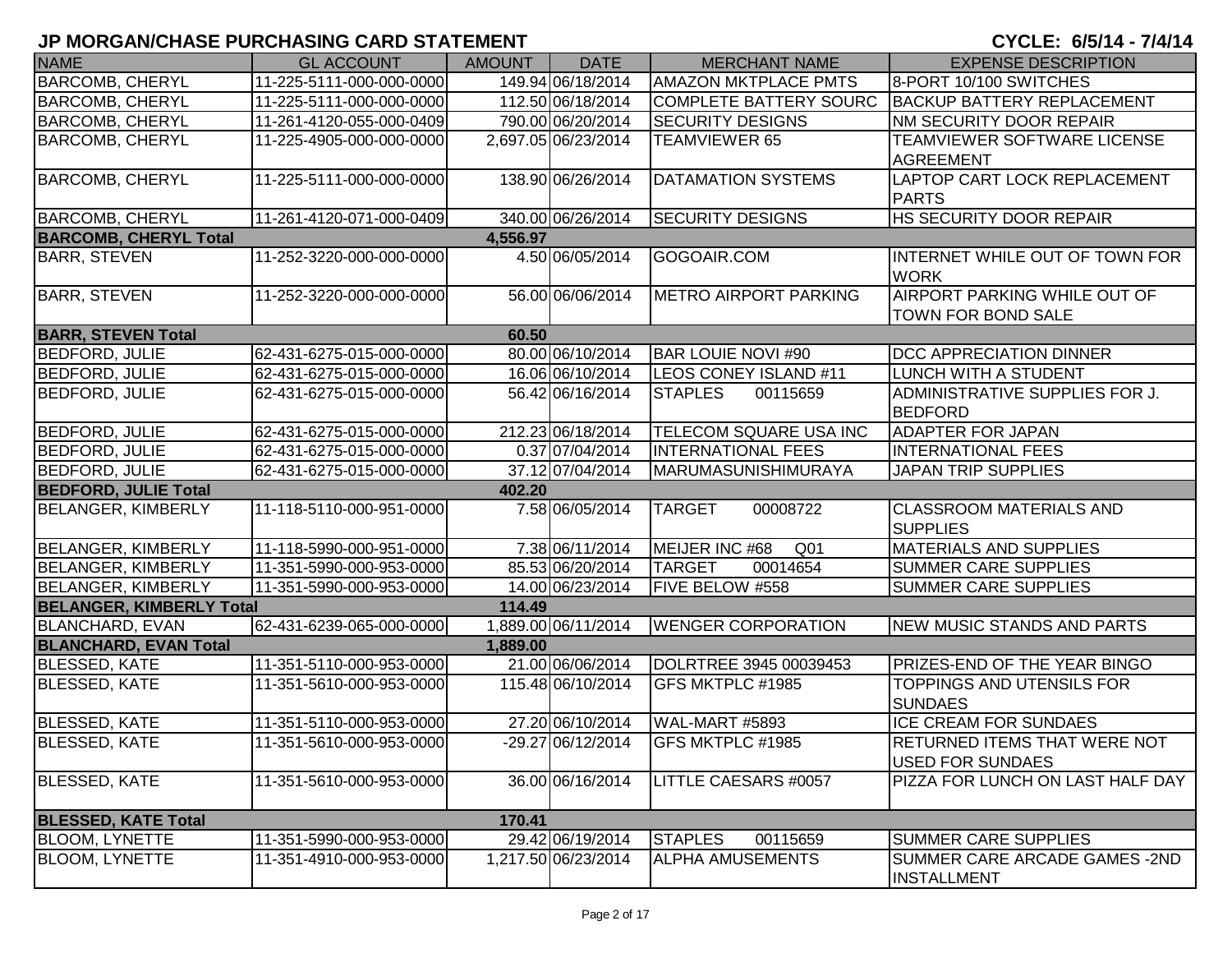| <b>NAME</b>                 | <b>GL ACCOUNT</b>        | <b>AMOUNT</b> | <b>DATE</b>         | <b>MERCHANT NAME</b>                          | <b>EXPENSE DESCRIPTION</b>                                                                                      |
|-----------------------------|--------------------------|---------------|---------------------|-----------------------------------------------|-----------------------------------------------------------------------------------------------------------------|
| <b>BLOOM, LYNETTE</b>       | 11-351-5110-000-953-0000 |               | 1,217.50 06/23/2014 | <b>ALPHA AMUSEMENTS</b>                       | <b>SUMMER CARE ARCADE GAMES</b>                                                                                 |
| <b>BLOOM, LYNETTE</b>       | 11-351-5990-000-953-0000 |               | 281.70 06/27/2014   | <b>S&amp;S WORLDWIDE</b>                      | SUMMER CARE GYM EQUIPMENT                                                                                       |
| <b>BLOOM, LYNETTE</b>       | 62-431-6350-031-000-0000 |               | 875.00 06/27/2014   | WATERFORD OAKS WATERPA SUMMER CARE FIELD TRIP |                                                                                                                 |
| <b>BLOOM, LYNETTE</b>       | 62-431-6350-031-000-0000 |               | 675.00 07/01/2014   | <b>CJ BARRYMORES SERVICE</b>                  | <b>SUMMER CARE FIELD TRIP</b>                                                                                   |
| <b>BLOOM, LYNETTE</b>       | 62-431-6350-031-000-0000 |               | 23.85 07/03/2014    | <b>JUNGLE JAVA</b>                            | <b>SUMMER CARE FIELD TRIP</b>                                                                                   |
| <b>BLOOM, LYNETTE</b>       | 62-431-6350-031-000-0000 |               | 99.00 07/03/2014    | <b>JUNGLE JAVA</b>                            | <b>SUMMER CARE FIELD TRIP</b>                                                                                   |
| <b>BLOOM, LYNETTE</b>       | 62-431-6350-031-000-0000 |               | 72.00 07/04/2014    | <b>CAMP MIRAGE LLC</b>                        | <b>SUMMER CARE FIELD TRIP</b>                                                                                   |
| <b>BLOOM, LYNETTE Total</b> |                          | 4,490.97      |                     |                                               |                                                                                                                 |
| <b>BRASIL, SANDRA</b>       | 62-431-6214-055-000-0000 |               | 188.51 06/06/2014   | STAPLS7118903860000001                        | <b>DTE GRANT MONEY</b><br>AWARDCLASSROOM SUPPLIES<br>CHARGED TAX IN ERROR, \$177.84 TAX<br>CERTIFICATE ON FILE. |
| <b>BRASIL, SANDRA</b>       | 11-111-5110-055-065-0000 |               | 28.06 06/09/2014    | AMAZON.COM                                    | <b>PLANNER FOR OFFICE</b>                                                                                       |
| <b>BRASIL, SANDRA</b>       | 62-431-6217-055-000-0000 |               | 366.96 06/10/2014   | AMAZON.COM                                    | <b>ISTORAGE UNITS FOR BOTH</b><br>OFFICESMONEY WAS GIVEN FROM<br><b>THE PTO</b>                                 |
| <b>BRASIL, SANDRA</b>       | 11-111-5110-055-050-0000 |               | 80.00 06/10/2014    | <b>MATH LEAGUE PRESS</b>                      | <b>MATH CONTEST ENTRY FEE</b>                                                                                   |
| <b>BRASIL, SANDRA</b>       | 62-431-6214-055-000-0000 |               | 54.00 06/10/2014    | SSI*SCHOOL SPECIALTY                          | <b>CLASSROOM SUPPLIES FROM DTE</b><br><b>ENGERY GRANT MONEY AWARDED</b>                                         |
| <b>BRASIL, SANDRA</b>       | 62-431-6217-055-000-0000 |               | 235.28 06/13/2014   | DMI* DELL K-12 PTR                            | <b>TONER FOR MEDIA CENTER</b>                                                                                   |
| <b>BRASIL, SANDRA</b>       | 11-111-5110-055-010-0000 |               | 425.04 06/16/2014   | <b>STAPLES</b><br>00115659                    | <b>SCHOOL SUPPLIES</b>                                                                                          |
| <b>BRASIL, SANDRA</b>       | 62-431-6214-055-000-0000 |               | 327.03 06/17/2014   | <b>WALMART.COM</b>                            | <b>PURCHASES MADE FOR CLASSROOM</b><br><b>REMODEL CONTEST MONEY GIVEN</b><br><b>FROM MMEIC.</b>                 |
| <b>BRASIL, SANDRA</b>       | 11-111-5110-055-010-0000 |               | 178.00 06/18/2014   | <b>MATH OLYMPIADS</b>                         | <b>MATH OLYMPIAD MEMBERSHIP FEE</b><br><b>FOR COMPETITION</b>                                                   |
| <b>BRASIL, SANDRA</b>       | 11-111-5110-055-065-0000 |               | 5.90 06/19/2014     | <b>DBC*BLICK ART MATERIAL</b>                 | PARTIAL SHIPMENT FROM 3/5<br><b>RECIEVED</b>                                                                    |
| <b>BRASIL, SANDRA</b>       | 11-111-5110-055-017-0000 |               | 242.80 06/19/2014   | <b>SSI*SCHOOL SPECIALTY</b>                   | <b>INOVICE WAS 326.06 BUT SOME ITEMS</b><br><b>WERE ON BACKORDERPARTIAL</b><br>SHIPMENT                         |
| <b>BRASIL, SANDRA</b>       | 62-431-6214-055-000-0000 |               | 150.22 06/23/2014   | AMAZON MKTPLACE PMTS                          | PARTIAL SHIPMENT. PTO PAID FOR<br>THIS FOR PE                                                                   |
| <b>BRASIL, SANDRA</b>       | 62-431-6214-055-000-0000 |               | -15.78 06/23/2014   | AMAZON.COM                                    | SHIPPING REIMBURSED ON PARTIAL<br><b>ORDER</b>                                                                  |
| <b>BRASIL, SANDRA</b>       | 62-431-6214-055-000-0000 |               | -15.76 06/23/2014   | AMAZON.COM                                    | <b>REIMBURSED SHIPPING ON PARTIAL</b><br><b>ORDER</b>                                                           |
| <b>BRASIL, SANDRA</b>       | 62-431-6214-055-000-0000 |               | 77.26 06/23/2014    | AMAZON.COM                                    | PARTIAL SHIPMENT-PTO REIMBURSED                                                                                 |
| <b>BRASIL, SANDRA</b>       | 62-431-6214-055-000-0000 |               | 77.28 06/23/2014    | AMAZON.COM                                    | PARTIAL SHIPMENTPTO<br><b>REIMBURSED</b>                                                                        |
| <b>BRASIL, SANDRA</b>       | 11-111-4222-055-000-0000 |               | 64.30 06/23/2014    | <b>DEMCO INC</b>                              | MISC MEDIA CENTER SUPPLIES                                                                                      |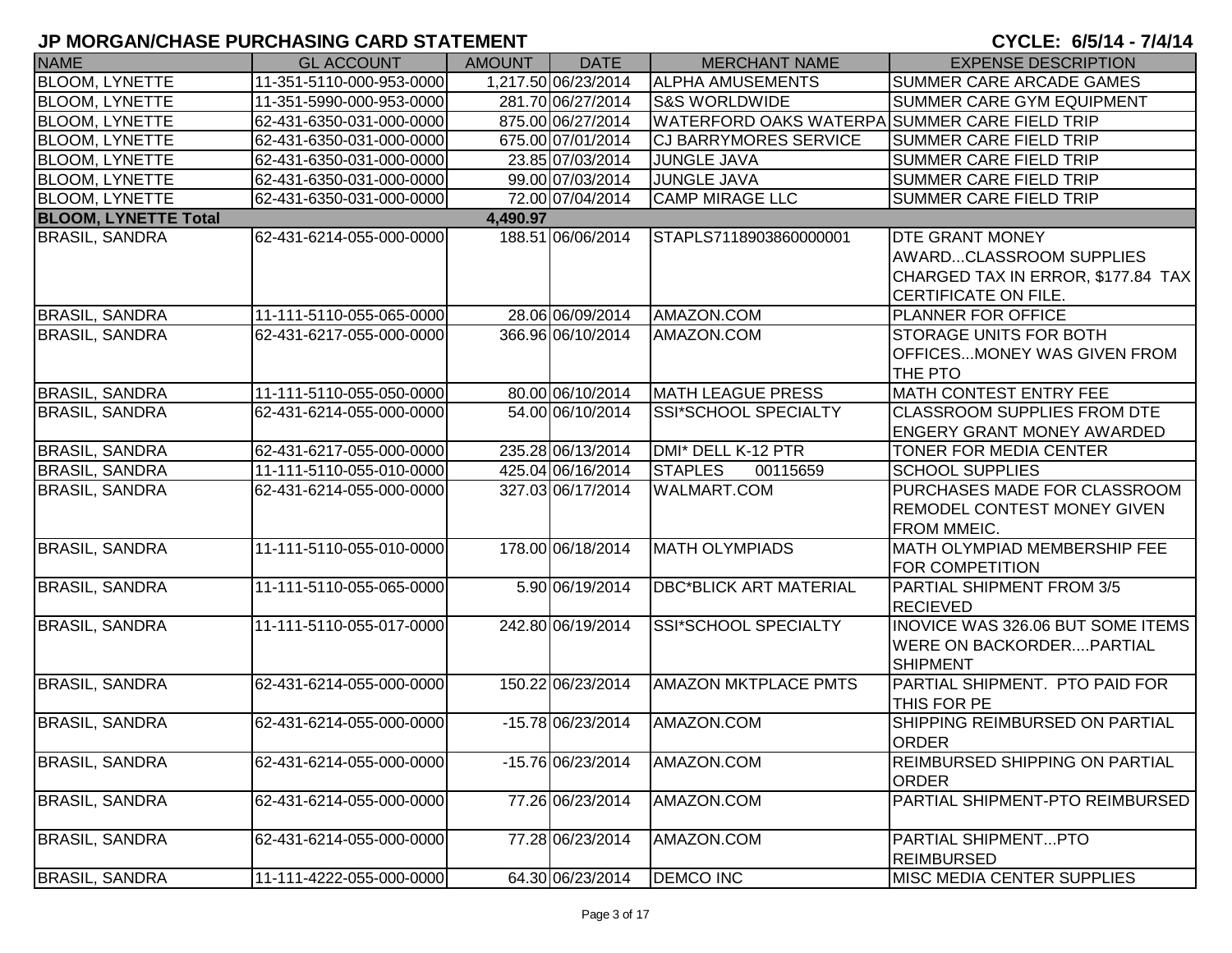| <b>NAME</b>                                           | <b>GL ACCOUNT</b>        | <b>AMOUNT</b> | <b>DATE</b>          | <b>MERCHANT NAME</b>                      | <b>EXPENSE DESCRIPTION</b>          |
|-------------------------------------------------------|--------------------------|---------------|----------------------|-------------------------------------------|-------------------------------------|
| <b>BRASIL, SANDRA</b>                                 | 11-111-4222-055-000-0000 |               | 957.50 06/23/2014    | STAPLS7119624393000001                    | MISC OFFICE SUPPLIES-TAX RECORD     |
|                                                       |                          |               |                      |                                           | ON FILE. CHARGED IN ERROR. PAY      |
|                                                       |                          |               |                      |                                           | 903.30                              |
| <b>BRASIL, SANDRA</b>                                 | 11-111-5110-055-010-0000 |               | 275.60 06/23/2014    | STAPLS7119765238000001                    | PAPER AND PENCIL SUPPLY ORDER       |
|                                                       |                          |               |                      |                                           | TAXED IN ERROR, CERTIFICATE ON      |
|                                                       |                          |               |                      |                                           | <b>FILE</b>                         |
| <b>BRASIL, SANDRA</b>                                 | 11-111-5110-055-010-0000 |               | 27.24 06/23/2014     | STAPLS7119784983000001                    | PAPER SUPPLY, TAXED IN ERROR        |
|                                                       |                          |               |                      |                                           | CERTIFICATE ON FILE \$25.70         |
| <b>BRASIL, SANDRA Total</b>                           |                          | 3,729.44      |                      |                                           |                                     |
| <b>BRATNEY, BETHANY</b>                               | 11-222-5310-071-000-0000 |               | 2,230.52 06/05/2014  | <b>TCD*GALE</b>                           | ADDITIONS TO GVRL EBOOK             |
|                                                       |                          |               |                      |                                           | <b>COLLECTION</b>                   |
| <b>BRATNEY, BETHANY</b>                               | 11-222-5990-071-000-0000 |               | 65.00 06/11/2014     | <b>PAYPAL *MICHIGANASS</b>                | <b>SUMMER CONFERENCE</b>            |
|                                                       |                          |               |                      |                                           | <b>REGISTRATION</b>                 |
| <b>BRATNEY, BETHANY</b>                               | 11-222-5310-071-000-0000 |               | 951.31 06/20/2014    | <b>FOLLETT SCHOOL SOLUTIO</b>             | <b>NEW MATERIALS FOR LMC</b>        |
| <b>BRATNEY, BETHANY</b>                               | 11-222-5310-071-000-0000 |               | 461.07 07/04/2014    | <b>FOLLETT SCHOOL SOLUTIO</b>             | <b>NEW MATERIALS FOR LMC - BACK</b> |
|                                                       |                          |               |                      |                                           | <b>ORDER</b>                        |
| <b>BRATNEY, BETHANY Total</b>                         |                          | 3,707.90      |                      |                                           |                                     |
| <b>BRAUN, LISA</b>                                    | 11-112-5110-065-065-0000 |               | 132.88 06/06/2014    | BARNES&NOBLE*COM                          | <b>SUPPLIES</b>                     |
| <b>BRAUN, LISA</b>                                    | 11-112-5110-065-065-0000 |               | 27.59 06/06/2014     | <b>PAYPAL *DELTA EDUC</b>                 | <b>SUPPLIES</b>                     |
| <b>BRAUN, LISA</b>                                    | 11-112-5110-065-065-0000 |               | 136.56 06/18/2014    | BARNES & NOBLE #2648                      | <b>SUPPLIES</b>                     |
| <b>BRAUN, LISA</b>                                    | 11-112-5110-065-065-0000 |               | $-144.75$ 06/19/2014 | BARNES & NOBLE #2648                      | <b>SUPPLIES</b>                     |
| <b>BRAUN, LISA Total</b>                              |                          | 152.28        |                      |                                           |                                     |
| <b>BROWNE, TERESA</b>                                 | 62-431-6104-061-000-0000 |               | 11.76 06/11/2014     | SAMS CLUB #6657                           | BASEBALL/SOFTBALL QUARTER           |
|                                                       |                          |               |                      |                                           | <b>FINALS SUPPLIES</b>              |
| <b>BROWNE, TERESA</b>                                 | 62-431-6177-061-000-0000 |               | 225.00 06/13/2014    | <b>HCMA KENSINGTON PRK OF</b>             | DEPOSIT FOR POMPON PICNIC ON        |
|                                                       |                          |               |                      |                                           | 6/22/14                             |
| <b>BROWNE, TERESA</b>                                 | 62-431-6104-061-000-0000 |               | 30.00 06/26/2014     | <b>BENITOS PIZZA-NOVI</b>                 | ATHLETIC COOP LUNCHEON FOR LAST     |
|                                                       |                          |               |                      |                                           | <b>DAY</b>                          |
| <b>BROWNE, TERESA</b>                                 | 62-431-6177-061-000-0000 |               | 100.00 06/26/2014    | <b>GETAWAY TOURS &amp; CHARTE</b>         | POMPON CAMP CHARTER BUS             |
|                                                       |                          |               |                      |                                           | <b>DEPOSIT</b>                      |
| <b>BROWNE, TERESA</b>                                 | 62-431-6149-061-000-0000 |               | 300.00 06/27/2014    | <b>HOWELL CONFERENCE AND</b>              | <b>CROSS COUNTRY - TRACK</b>        |
|                                                       |                          |               |                      |                                           | OVERNIGHT CONDITIONING FOR          |
|                                                       |                          |               |                      |                                           | 8/18/14                             |
| <b>BROWNE, TERESA</b>                                 | 11-293-7910-000-000-0000 |               | 150.03 06/30/2014    | STAPLS7120090374000001                    | OFFICE SUPPLIES                     |
| <b>BROWNE, TERESA</b>                                 | 11-293-7910-000-000-0000 |               | 5.10 06/30/2014      | STAPLS7120090374000002                    | <b>OFFICE SUPPLIES</b>              |
| <b>BROWNE, TERESA Total</b><br><b>BUNKER, JEFFREY</b> | 11-261-5992-005-000-0000 | 821.89        | 42.91 06/05/2014     | <b>WW GRAINGER</b>                        | <b>MTCE SHOP SUPPLIES</b>           |
|                                                       |                          |               |                      |                                           |                                     |
| <b>BUNKER, JEFFREY</b>                                | 11-261-5992-005-000-0000 |               | 12.97 06/06/2014     | THE HOME DEPOT 2737                       | <b>MTCE SUPPLIES</b>                |
| <b>BUNKER, JEFFREY</b>                                | 11-261-5993-000-000-0000 |               | 62.96 06/18/2014     | MARKS OUTDOOR POWER EQ GRNDS MOWER REPAIR |                                     |
| <b>BUNKER, JEFFREY</b>                                | 11-261-5993-000-000-0000 |               | 35.43 06/19/2014     | MARKS OUTDOOR POWER EQ GRNDS MOWER REPAIR |                                     |
| <b>BUNKER, JEFFREY</b>                                | 11-261-5993-000-000-0000 |               | 7.89 06/19/2014      | THE HOME DEPOT 2737                       | <b>GRNDS MOWER REPAIR</b>           |
| <b>BUNKER, JEFFREY</b>                                | 12-121-9121-000-000-0000 |               | 20.00 06/20/2014     | SUN RISE #58<br>QPS                       | PUT ON CARD IN ERROR                |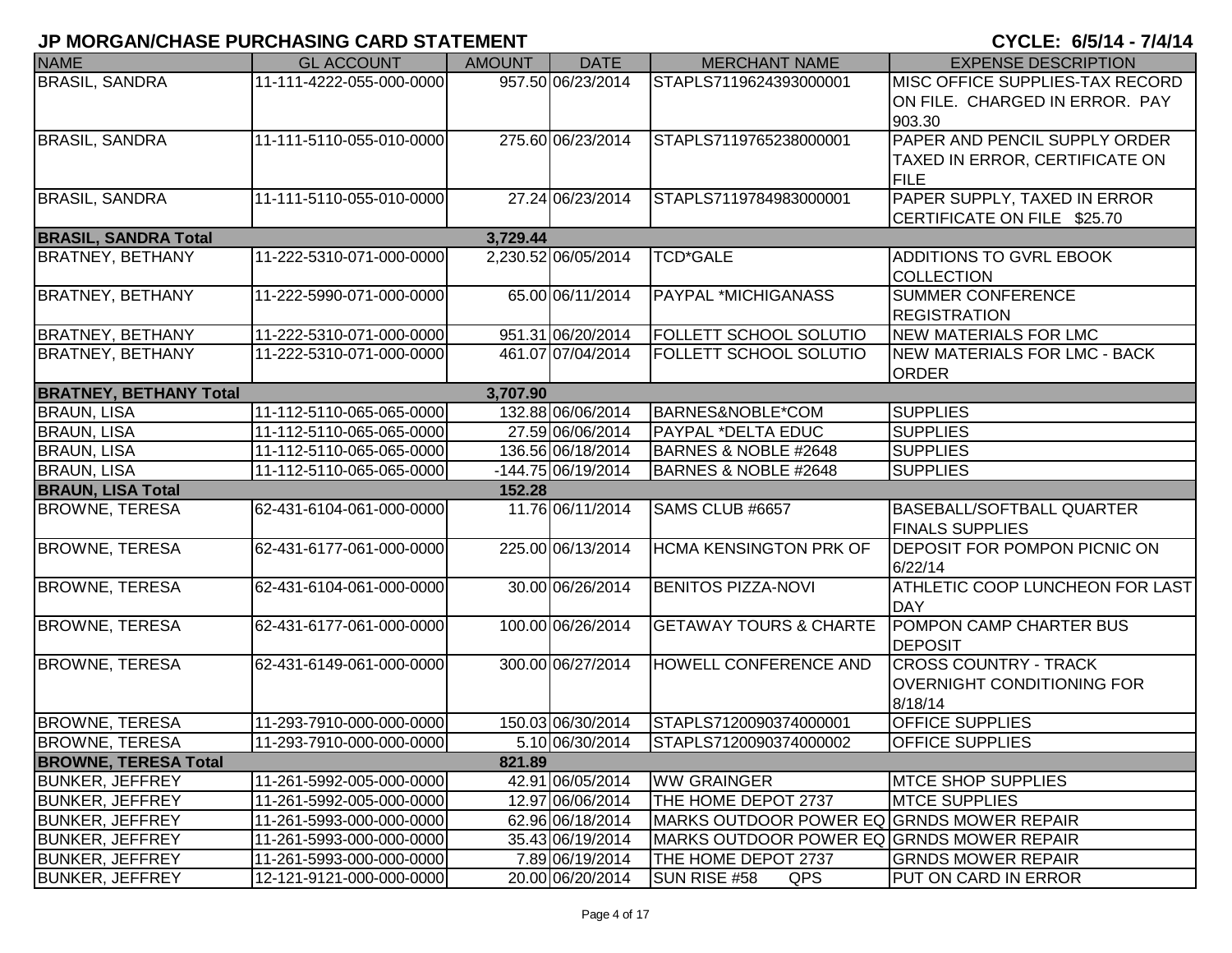| <b>NAME</b>                             | <b>GL ACCOUNT</b>                                    | <b>AMOUNT</b> | <b>DATE</b>         | <b>MERCHANT NAME</b>               | <b>EXPENSE DESCRIPTION</b>                             |  |  |  |  |  |
|-----------------------------------------|------------------------------------------------------|---------------|---------------------|------------------------------------|--------------------------------------------------------|--|--|--|--|--|
| <b>BUNKER, JEFFREY</b>                  | 11-261-5992-000-000-0000                             |               | 995.95 07/01/2014   | <b>COUGAR SALES &amp; RENTAL</b>   | <b>MTCE TOOLS</b>                                      |  |  |  |  |  |
| <b>BUNKER, JEFFREY</b>                  | 11-261-5992-000-000-0000                             |               | 598.61 07/02/2014   | THE HOME DEPOT 2737                | <b>MTCE REPLACEMENT TOOLS</b>                          |  |  |  |  |  |
| <b>BUNKER, JEFFREY Total</b>            | 1,776.72                                             |               |                     |                                    |                                                        |  |  |  |  |  |
| CANALES, BETH                           | 11-113-5110-071-044-0000                             |               | 26.08 06/05/2014    | <b>BUSCH'S #1044</b>               | <b>BREAKFAST SANDWICH LAB</b>                          |  |  |  |  |  |
| CANALES, BETH                           | 11-113-5110-071-044-0000                             |               | 13.85 06/06/2014    | <b>BUSCH'S #1044</b>               | <b>CUPCAKE FAREWELL LAB</b>                            |  |  |  |  |  |
| CANALES, BETH                           | 11-113-5110-071-044-0000                             |               | 96.34 06/12/2014    | MEIJER INC #054<br>Q <sub>01</sub> | END OF THE YEAR REPLACEMENT                            |  |  |  |  |  |
|                                         |                                                      |               |                     |                                    | <b>MATERIALS/ BAKING SUPPLIES</b>                      |  |  |  |  |  |
| <b>CANALES, BETH Total</b>              |                                                      | 136.27        |                     |                                    |                                                        |  |  |  |  |  |
| CARTER, NICOLE                          | 11-113-5110-071-025-0000                             |               | 82.80 06/06/2014    | DOMINO'S 1010                      | <b>FOCUS GROUP LUNCHES</b>                             |  |  |  |  |  |
| CARTER, NICOLE                          | 11-113-5110-071-025-0000                             |               | 44.87 06/06/2014    | SAMSCLUB #6657                     | <b>RESTOCK BEVERAGES FOR</b>                           |  |  |  |  |  |
|                                         |                                                      |               |                     |                                    | <b>ADMINISTRATIVE OFFICE</b>                           |  |  |  |  |  |
| <b>CARTER, NICOLE</b>                   | 11-113-5110-071-025-0000                             |               | 79.02 06/11/2014    | <b>GUERNSEY DAIRY</b>              | ICE CREAM SOCIAL ON THE LAST                           |  |  |  |  |  |
|                                         |                                                      |               |                     |                                    | STAFF MEETING OF THE YEAR                              |  |  |  |  |  |
| CARTER, NICOLE                          | 11-113-5110-071-026-0000                             |               | 52.56 06/11/2014    | MEIJER INC #054<br>Q <sub>01</sub> | FINAL STAFF MEETING OF THE YEAR                        |  |  |  |  |  |
|                                         |                                                      |               |                     |                                    | <b>SUPPLIES</b>                                        |  |  |  |  |  |
| CARTER, NICOLE                          | 11-113-5110-071-025-0000                             |               | 51.96 06/11/2014    | <b>TARGET</b><br>00014654          | <b>FRAMES FOR FINAL STAFF MEETING</b>                  |  |  |  |  |  |
|                                         |                                                      |               |                     |                                    | <b>GIFTS</b>                                           |  |  |  |  |  |
| CARTER, NICOLE                          | 11-113-5110-071-025-0000                             |               | 32.76 06/13/2014    | MEIJER INC #054<br>Q <sub>01</sub> | CANDIES AND FRUIT FOR SUNDAES                          |  |  |  |  |  |
| <b>CARTER, NICOLE</b>                   | 11-113-5110-071-025-0000                             |               | -22.88 06/16/2014   | MEIJER INC #054<br>Q <sub>01</sub> | <b>REFUND FOR TAKING BACK UGLY</b>                     |  |  |  |  |  |
|                                         |                                                      |               |                     |                                    | <b>FRAMES</b>                                          |  |  |  |  |  |
| CARTER, NICOLE                          | 11-113-5110-071-025-0000                             |               | 40.00 06/16/2014    | <b>TLF HAPPINESS IS</b>            | <b>FLOWERS FOR BABY ADER</b>                           |  |  |  |  |  |
| <b>CARTER, NICOLE</b>                   | 11-113-5110-071-025-0000                             |               | 32.98 06/26/2014    | DOMINO'S 1010                      | LUNCH FOR AP INTERVIEW PANEL                           |  |  |  |  |  |
| <b>CARTER, NICOLE</b>                   | 11-113-5110-071-025-0000                             |               | 6.49 06/27/2014     | GFS MKTPLC #1985                   | AP INTERVIEW PANEL BREAKFAST                           |  |  |  |  |  |
|                                         |                                                      |               |                     |                                    | <b>SNACKS</b>                                          |  |  |  |  |  |
| CARTER, NICOLE                          | 11-113-5110-071-025-0000                             |               | 33.95 06/30/2014    | DOMINO'S 1010                      | LUNCH FOR SUMMER READ IN PILOT                         |  |  |  |  |  |
|                                         |                                                      |               |                     |                                    | <b>PROGRAM</b>                                         |  |  |  |  |  |
| <b>CARTER, NICOLE</b>                   | 11-113-5110-071-025-0000                             |               | 13.53 06/30/2014    | MEIJER INC #054 Q01                | AP INTERVIEW BREAKFAST ITEMS                           |  |  |  |  |  |
| <b>CARTER, NICOLE</b>                   | 11-113-5110-071-025-0000                             |               | 40.00 07/02/2014    | TLF DONNA AND LARRYS F             | <b>PLANTER FOR BABY PAYTON</b>                         |  |  |  |  |  |
| CARTER, NICOLE                          | 11-113-5110-071-025-0000                             |               | 45.00 07/02/2014    | TLF DONNA AND LARRYS F             | <b>PLANTER FOR BABY KOWALSKI</b>                       |  |  |  |  |  |
| <b>CARTER, NICOLE</b>                   | 11-113-5110-071-025-0000                             |               | 35.00 07/02/2014    | TLF DONNA AND LARRYS F             | <b>GET WELL SOON BOUQUET FOR</b>                       |  |  |  |  |  |
|                                         |                                                      |               |                     |                                    | <b>CATHY FEGERT</b>                                    |  |  |  |  |  |
| CARTER, NICOLE                          | 11-113-5110-071-025-0000                             |               | 40.00 07/02/2014    | TLF DONNA AND LARRYS F             | <b>GET WELL FLOWERS FOR BRIDGET</b><br><b>ESPINOSA</b> |  |  |  |  |  |
|                                         |                                                      |               | 184.00 07/03/2014   | TLF DONNA AND LARRYS F             | <b>FLOWERS FOR COMMENCEMENT</b>                        |  |  |  |  |  |
| CARTER, NICOLE<br><b>CARTER, NICOLE</b> | 11-249-5999-071-000-0000<br>11-113-5110-071-025-0000 |               | 40.00 07/03/2014    | <b>TLF DONNA AND LARRYS F</b>      | <b>FLOWERS FOR BABY JONES</b>                          |  |  |  |  |  |
| <b>CARTER, NICOLE Total</b>             |                                                      | 832.04        |                     |                                    |                                                        |  |  |  |  |  |
| CIANCIO, WANDA                          | 11-225-6410-000-000-2100                             |               | 4,389.00 06/30/2014 | APPLE STORE #R041                  | <b>IPADS FOR TESTING SPECIAL</b>                       |  |  |  |  |  |
|                                         |                                                      |               |                     |                                    | <b>EDUCATION</b>                                       |  |  |  |  |  |
| CIANCIO, WANDA                          | 11-225-7410-000-000-0000                             |               | 132.00 07/01/2014   | <b>MSBO</b>                        | <b>IMSBO REGISTRATION FEE</b>                          |  |  |  |  |  |
| CIANCIO, WANDA                          | 11-225-4905-000-000-0000                             |               | 3,792.00 07/03/2014 | <b>SECURITY DESIGNS</b>            | MAINTENANCE ON DOOR ACCESS                             |  |  |  |  |  |
|                                         |                                                      |               |                     |                                    | <b>SECURITY SYSTEM</b>                                 |  |  |  |  |  |
| <b>CIANCIO, WANDA Total</b>             |                                                      | 8,313.00      |                     |                                    |                                                        |  |  |  |  |  |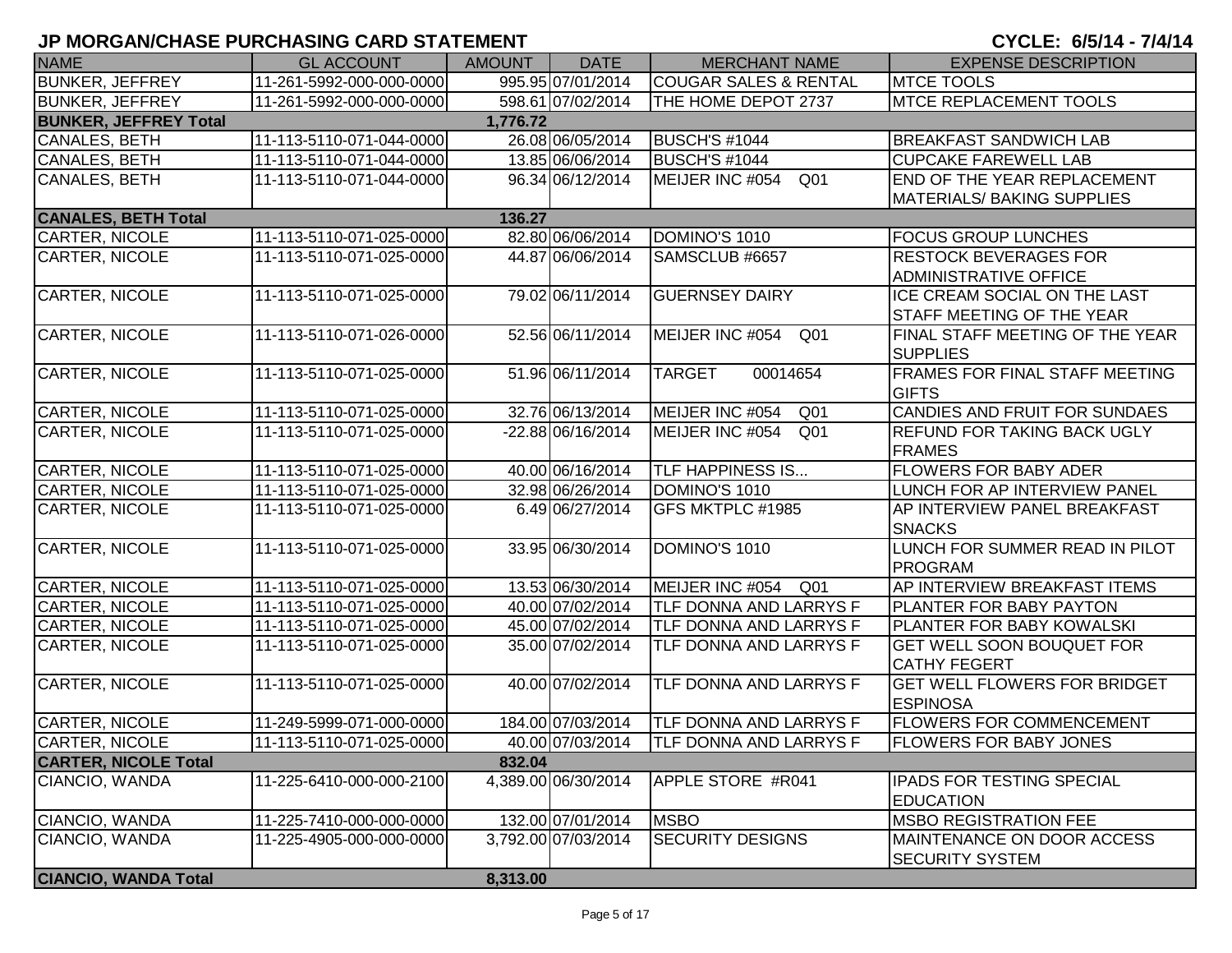| <b>NAME</b>                    | <b>GL ACCOUNT</b>        | AMOUNT   | <b>DATE</b>         | <b>MERCHANT NAME</b>          | <b>EXPENSE DESCRIPTION</b>             |
|--------------------------------|--------------------------|----------|---------------------|-------------------------------|----------------------------------------|
| <b>CIANFERRA, LINDA</b>        | 62-431-6301-033-000-0000 |          | 2,020.52 06/23/2014 | <b>CASAS</b>                  | <b>ASSESSMENTS FOR ESL</b>             |
|                                |                          |          |                     |                               | <b>PARTICIPANTS</b>                    |
| <b>CIANFERRA, LINDA Total</b>  |                          | 2,020.52 |                     |                               |                                        |
| <b>CLARK, KIM</b>              | 62-431-6214-055-000-0000 |          | 13.56 06/05/2014    | AMAZON.COM                    | <b>BOOKS FOR MEDIA CENTER-PTO TO</b>   |
|                                |                          |          |                     |                               | <b>REIMBURSE</b>                       |
| CLARK, KIM                     | 62-431-6214-055-000-0000 |          | 93.47 06/05/2014    | AMAZON.COM                    | PARTIAL ORDER BOOKS PTO TO             |
|                                |                          |          |                     |                               | <b>REIMBURSE</b>                       |
| CLARK, KIM                     | 62-431-6214-055-000-0000 |          | 7.19 06/05/2014     | AMAZON.COM                    | PTO TO REIMBURSE BOOKS FOR             |
|                                |                          |          |                     |                               | <b>MEDIA CENTER</b>                    |
| <b>CLARK, KIM</b>              | 62-431-6214-055-000-0000 |          | 30.76 06/05/2014    | AMAZON.COM                    | PTO TO REIMBURSE-BOOKS FOR             |
|                                |                          |          |                     |                               | <b>MEDIA CENTER</b>                    |
| <b>CLARK, KIM</b>              | 62-431-6214-055-000-0000 |          | 840.71 06/06/2014   | <b>DEMCO INC</b>              | MEDIA CENTER SUPPLIES PTO TO           |
|                                |                          |          |                     |                               | <b>REIMBURSE</b>                       |
| <b>CLARK, KIM</b>              | 62-431-6214-055-000-0000 |          | 50.38 06/09/2014    | AMAZON.COM                    | MEDIA CENTER BOOKS PARTIAL             |
|                                |                          |          |                     |                               | <b>ORDER PTO TO REIMBURSE</b>          |
| CLARK, KIM                     | 62-431-6214-055-000-0000 |          | 71.90 06/11/2014    | AMAZON.COM                    | PARTIAL ORDER-BOOKS FOR MEDIA          |
|                                |                          |          |                     |                               | CENTER PTO TO REIMBURSE                |
| CLARK, KIM                     | 62-431-6214-055-000-0000 |          | 5.17 06/16/2014     | AMAZON.COM                    | <b>BOOKS FOR MEDIA CENTER-PARTIAL</b>  |
|                                |                          |          |                     |                               | <b>ORDER PTO TO REIMBURSE</b>          |
| <b>CLARK, KIM</b>              | 62-431-6214-055-000-0000 |          | 41.36 06/17/2014    | AMAZON.COM                    | PARTIAL ORDER-BOOKS FOR MEDIA          |
|                                |                          |          |                     |                               | CENTER PTO TO REIMBURSE                |
| <b>CLARK, KIM Total</b>        |                          | 1,154.50 |                     |                               |                                        |
| COOLMAN, ROBERT                | 11-261-5992-012-000-0000 |          | 11.32 06/09/2014    | THE HOME DEPOT 2704           | <b>OH ROOF DRAIN</b>                   |
| <b>COOLMAN, ROBERT</b>         | 11-261-5992-015-000-0000 |          | 11.32 06/09/2014    | THE HOME DEPOT 2737           | DF ROOF DRAIN                          |
| COOLMAN, ROBERT                | 11-261-5992-071-000-0000 |          | 107.60 06/11/2014   | <b>CONSERVA ELECTRIC SUPP</b> | <b>HS ELEVATOR LAMPS</b>               |
| COOLMAN, ROBERT                | 11-261-5992-071-000-0000 |          | 47.71 06/13/2014    | <b>EVEN HEAT KILN</b>         | <b>HS KILN</b>                         |
| COOLMAN, ROBERT                | 11-261-5992-000-000-0000 |          | 1,080.00 07/01/2014 | <b>CONSERVA ELECTRIC SUPP</b> | <b>MTCE STOCK LAMPS</b>                |
| COOLMAN, ROBERT                | 11-261-5992-000-000-0000 |          | 25.27 07/01/2014    | <b>CONSERVA ELECTRIC SUPP</b> | <b>MTCE BATTERIES FOR TESTER &amp;</b> |
|                                |                          |          |                     |                               | FLASHLIGHT                             |
| COOLMAN, ROBERT                | 11-261-5992-000-000-0000 |          | 19.31 07/02/2014    | CITY ELECTRIC SUPPLY          | <b>MTCE STOCK RCPT</b>                 |
| <b>COOLMAN, ROBERT Total</b>   |                          | 1,302.53 |                     |                               |                                        |
| <b>DEMONACO, KATHRYN</b>       | 62-431-6256-065-000-0000 |          | 7.19 06/05/2014     | <b>TARGET</b><br>00014654     | <b>LIFE-SKILLS LESSON</b>              |
| <b>DEMONACO, KATHRYN Total</b> |                          | 7.19     |                     |                               |                                        |
| <b>DIATIKAR, CHRISTINE</b>     | 11-113-5210-071-001-0000 |          | 1,156.75 06/05/2014 | BARNES & NOBLE #2648          | THE DANCER PREPARES, 25 COPIES         |
| DIATIKAR, CHRISTINE            | 11-111-5110-012-010-0000 |          | 289.72 06/05/2014   | <b>DBC*BLICK ART MATERIAL</b> | PO 26473, ART SUPPLIES                 |
| <b>DIATIKAR, CHRISTINE</b>     | 11-113-4910-071-092-0000 |          | 6,617.72 06/05/2014 | <b>PRESS ASSOCIATION</b>      | PO 2611 - AP NEWSDESK 9/23/13-         |
|                                |                          |          |                     |                               | 9/22/14 AND AP NEWSPOWER 9/1/13-       |
|                                |                          |          |                     |                               | 8/31/14                                |
| <b>DIATIKAR, CHRISTINE</b>     | 62-431-6243-065-000-0000 |          | 266.34 06/13/2014   | <b>JW PEPPER</b>              | PO 26611, CHOIR SUPPLIES               |
| <b>DIATIKAR, CHRISTINE</b>     | 11-111-5110-015-025-0000 |          | 885.50 06/13/2014   | SSI*PREMIER HAM&STEPH         | PO 25573, GR 3/4 PLANNERS              |
| <b>DIATIKAR, CHRISTINE</b>     | 11-111-5110-011-025-0000 |          | 603.00 06/13/2014   | SSI*SCHOOL SPECIALTY          | PO 26535, COMPOSITION BOOKS            |
| <b>DIATIKAR, CHRISTINE</b>     | 11-111-5110-011-025-0000 |          | 527.95 06/13/2014   | SSI*SCHOOL SPECIALTY          | PO 26536, SUPPLIES                     |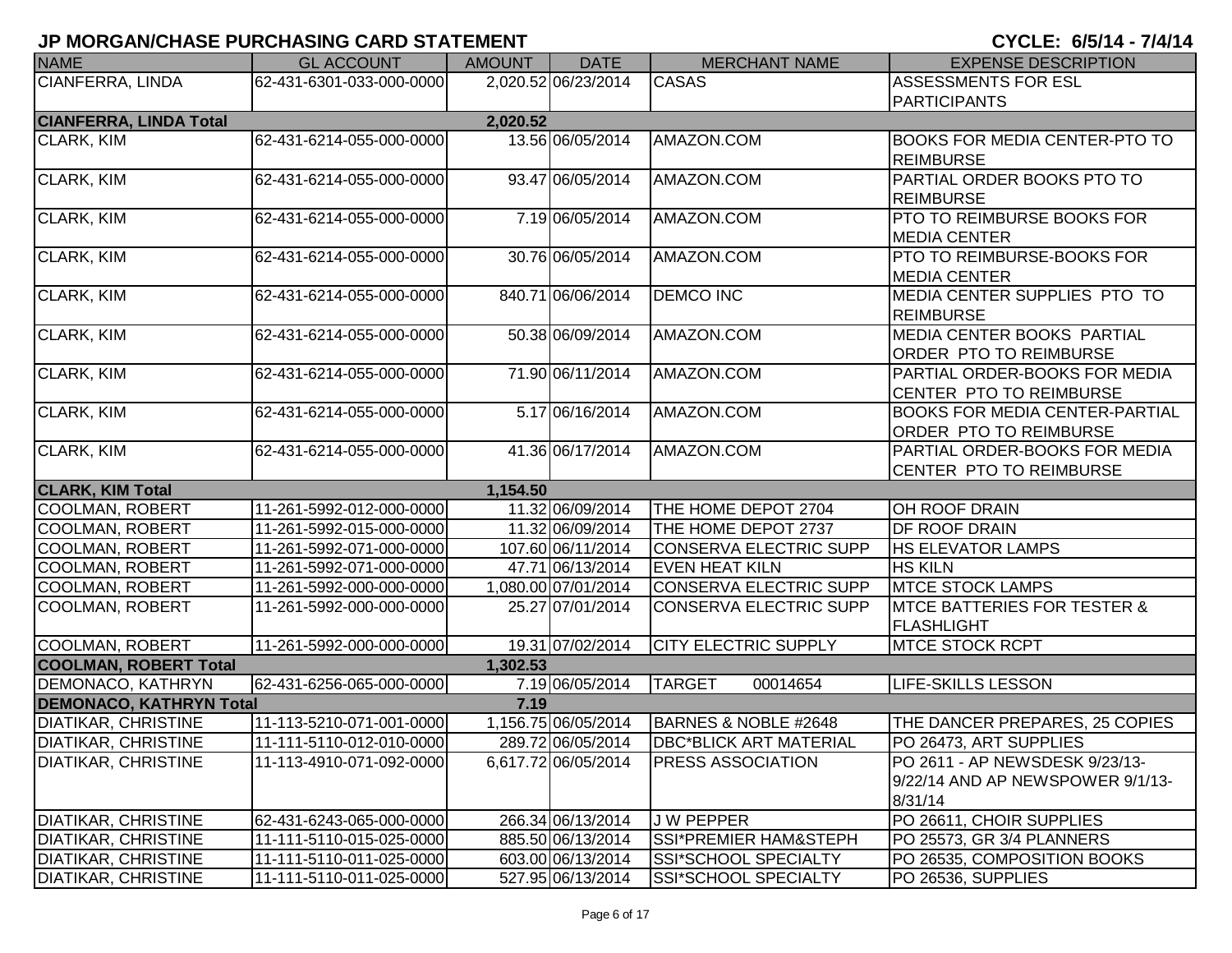| <b>NAME</b>                      | <b>GL ACCOUNT</b>        | <b>AMOUNT</b> | <b>DATE</b>          | <b>MERCHANT NAME</b>            | <b>EXPENSE DESCRIPTION</b>            |
|----------------------------------|--------------------------|---------------|----------------------|---------------------------------|---------------------------------------|
| <b>DIATIKAR, CHRISTINE</b>       | 11-271-5710-000-000-0000 |               | 23,157.38 06/16/2014 | CORRIGAN OIL #2 - BRI           | 5/23/14 - 7500 GALS DIESEL            |
| <b>DIATIKAR, CHRISTINE</b>       | 62-431-6117-061-000-0000 |               | 2,008.00 06/16/2014  | <b>SERVICE SPORTS INC</b>       | PO 26623, BASEBALL SUPPLIES           |
| <b>DIATIKAR, CHRISTINE</b>       | 62-431-6275-061-000-0000 |               | 60.00 06/16/2014     | <b>SERVICE SPORTS INC</b>       | PO 26618, REFEREE SUPPLIES            |
| <b>DIATIKAR, CHRISTINE</b>       | 11-252-5910-000-000-0000 |               | 25.63 06/19/2014     | STAPLS7119480397000001          | <b>OFFICE SUPPLIES</b>                |
| <b>DIATIKAR, CHRISTINE</b>       | 11-113-5210-071-001-0000 |               | 1,280.00 06/20/2014  | <b>FOLLETT SCHOOL SOLUTIO</b>   | PO 25903, WELCOME TO THE MONKEY       |
|                                  |                          |               |                      |                                 | <b>HOUSE</b>                          |
| <b>DIATIKAR, CHRISTINE</b>       | 62-431-6275-065-000-0000 |               | 80.85 06/20/2014     | <b>FOLLETT SCHOOL SOLUTIO</b>   | <b>ALGEBRA BOOK</b>                   |
| <b>DIATIKAR, CHRISTINE</b>       | 62-431-6275-061-000-0000 |               | 1,200.00 06/20/2014  | <b>SERVICE SPORTS INC</b>       | PO 26821, HATS/VISORS                 |
| <b>DIATIKAR, CHRISTINE</b>       | 62-431-6112-071-000-0000 |               | 3,681.00 06/20/2014  | <b>TEAM SPORTS</b>              | PO 26669, ATHLETIC APPAREL            |
| <b>DIATIKAR, CHRISTINE</b>       | 62-431-6275-061-000-0000 |               | 322.00 06/20/2014    | <b>TEAM SPORTS</b>              | PO 26820, ATHLETIC APPAREL            |
| <b>DIATIKAR, CHRISTINE</b>       | 11-293-5997-000-000-0000 |               | 8,456.00 06/20/2014  | <b>TEAM SPORTS</b>              | PO 26830,                             |
|                                  |                          |               |                      |                                 | UNIFORMS/HURDLES/LACROSSE             |
|                                  |                          |               |                      |                                 | <b>GOALS</b>                          |
| <b>DIATIKAR, CHRISTINE</b>       | 62-431-6140-061-000-0000 |               | 182.00 06/20/2014    | <b>TEAM SPORTS</b>              | PO 26826, LACROSSE COACHES GEAR       |
|                                  |                          |               |                      |                                 |                                       |
| <b>DIATIKAR, CHRISTINE Total</b> |                          | 50,799.84     |                      |                                 |                                       |
| <b>DIGLIO, CAROL</b>             | 11-283-5990-000-000-0000 |               | 70.90 06/05/2014     | <b>TLF NORTONS FLOWERS AN</b>   | <b>FLOWERS/NICK MICHOS</b>            |
| DIGLIO, CAROL                    | 11-283-3220-000-000-0000 |               | 60.00 06/26/2014     | <b>DELTA</b>                    | <b>BAGGAGE CHG/AASPA CONFERENCE</b>   |
|                                  |                          |               |                      |                                 |                                       |
| <b>DIGLIO, CAROL</b>             | 11-283-3220-000-000-0000 |               | 348.57 06/30/2014    | <b>RENAISSANCE HOTELS</b>       | LODGING/AASPA CONFERENCE              |
| DIGLIO, CAROL                    | 11-283-3220-000-000-0000 |               | 25.00 07/01/2014     | <b>DELTA</b>                    | <b>RETURN BAGGAGE FEE/AASPA</b>       |
|                                  |                          |               |                      |                                 | <b>CONFERENCE</b>                     |
| <b>DIGLIO, CAROL Total</b>       |                          | 504.47        |                      |                                 |                                       |
| DINKELMANN, KATY                 | 62-431-6129-071-000-0000 |               | 28.55 06/06/2014     | WALGREENS #4454                 | SUPPLIES FOR COMPANY AUDITIONS        |
| <b>DINKELMANN, KATY</b>          | 62-431-6770-071-000-0000 |               | 18.96 06/13/2014     | SAMS CLUB #6657                 | <b>FRUIT FOR STAFF LUNCHEON ON</b>    |
|                                  |                          |               |                      |                                 | <b>LAST DAY OF SCHOOL</b>             |
| <b>DINKELMANN, KATY</b>          | 11-113-5110-071-047-0000 |               | 569.24 06/16/2014    | <b>HFC*DISC DANCE</b>           | <b>COSTUMES FOR DANCE PROGRAM</b>     |
| <b>DINKELMANN, KATY</b>          | 11-113-5110-071-047-0000 |               | 1,049.70 06/16/2014  | MODCLOTH INC.                   | <b>COSTUMES FOR DANCE PROGRAM</b>     |
| <b>DINKELMANN, KATY</b>          | 11-113-5110-071-047-0000 |               | 96.75 06/17/2014     | <b>HFC*DISC DANCE</b>           | COSTUMES FOR DANCE PROGRAM            |
| DINKELMANN, KATY                 | 62-431-6129-071-000-0000 |               | 228.00 06/25/2014    | <b>DELTA</b>                    | <b>FLIGHT FOR CHOREOGRAPHER KEVIN</b> |
|                                  |                          |               |                      |                                 | JEFF FOR DANCE COMPANY                |
| <b>DINKELMANN, KATY Total</b>    |                          | 1,991.20      |                      |                                 |                                       |
| DRAGOO, MICHAEL                  | 11-261-5992-012-000-0000 |               | 72.96 06/06/2014     | <b>WW GRAINGER</b>              | OH ROOFTOP FILTERS                    |
| <b>DRAGOO, MICHAEL</b>           | 11-261-4910-014-000-0000 |               | 395.00 06/09/2014    | <b>B&amp;B WILDLIFE REMOVAL</b> | PV ANIMAL TRAPS                       |
| DRAGOO, MICHAEL                  | 11-261-5992-005-000-0000 |               | 253.20 06/11/2014    | <b>WW GRAINGER</b>              | <b>MTCE TOOLS</b>                     |
| DRAGOO, MICHAEL                  | 11-261-4910-000-000-0611 |               | 5,071.00 06/13/2014  | <b>ARCH ENVIRONMENTAL GRO</b>   | <b>IMTCE STORMWATER MANAGEMENT</b>    |
| <b>DRAGOO, MICHAEL</b>           | 11-261-5992-000-000-0000 |               | 54.94 06/13/2014     | THE HOME DEPOT 2737             | <b>MTCE TOOLS</b>                     |
| DRAGOO, MICHAEL                  | 11-261-5992-055-000-0000 |               | 287.70 06/13/2014    | <b>THE TRANE COMPANY</b>        | <b>NM5 UNIVENT</b>                    |
| DRAGOO, MICHAEL                  | 11-261-5992-005-000-0000 |               | 285.82 06/18/2014    | LOWES #01814*                   | <b>MTCE HEARING PROTECTION</b>        |
| DRAGOO, MICHAEL                  | 11-261-7410-000-000-0000 |               | 132.00 06/18/2014    | <b>MSBO</b>                     | <b>MSBO MEMBERSHIP</b>                |
| DRAGOO, MICHAEL                  | 11-261-5992-000-000-0000 |               | 23.88 06/18/2014     | <b>WW GRAINGER</b>              | <b>MTCE TOOLS</b>                     |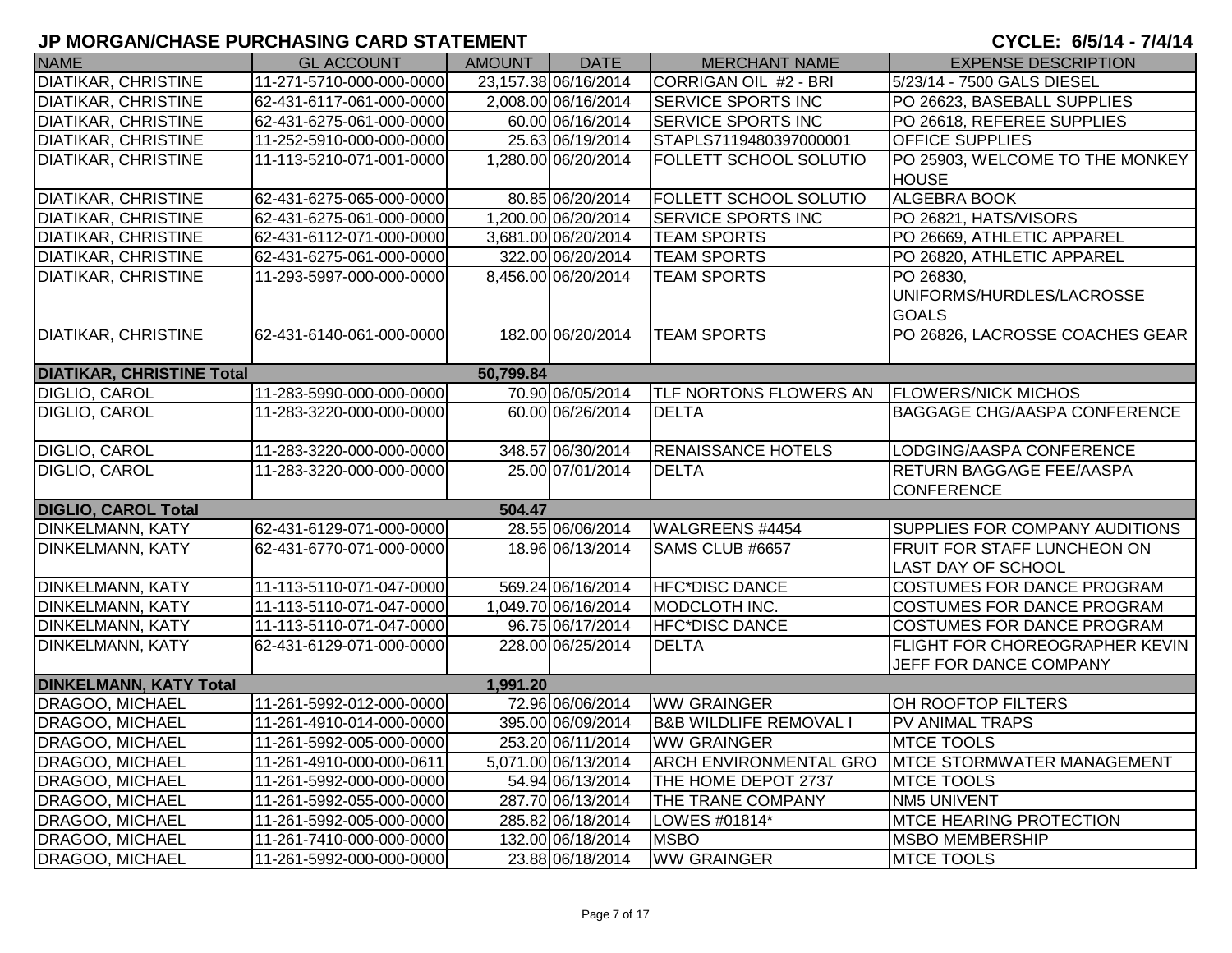| <b>NAME</b>                                    | <b>GL ACCOUNT</b>        | AMOUNT    | <b>DATE</b>         | <b>MERCHANT NAME</b>                      | <b>EXPENSE DESCRIPTION</b>                 |
|------------------------------------------------|--------------------------|-----------|---------------------|-------------------------------------------|--------------------------------------------|
| DRAGOO, MICHAEL                                | 11-261-4910-000-000-0000 |           | 5,929.50 06/19/2014 | <b>ARCH ENVIRONMENTAL GRO</b>             | <b>DISTRICT HAZARDOUS MATERIALS</b>        |
|                                                |                          |           |                     |                                           | /FIRE FIGHTER RIGHT-TO-KNOW                |
|                                                |                          |           |                     |                                           | <b>COMPLIANCE</b>                          |
| DRAGOO, MICHAEL                                | 11-261-5992-000-000-0000 |           | 59.94 06/19/2014    | <b>WW GRAINGER</b>                        | <b>MTCE TOOLS</b>                          |
| DRAGOO, MICHAEL                                | 11-261-5992-071-000-0000 |           | 319.60 06/23/2014   | DOWNRIVER REFRIG SUP C                    | HS POOL CO2 REFILL                         |
| DRAGOO, MICHAEL                                | 11-261-5992-000-000-0000 |           | 319.50 06/25/2014   | <b>MAXI CONTAINER</b>                     | MTCE 55 GALLON DRUMS, TAX                  |
|                                                |                          |           |                     |                                           | REFUND COMING 7/7/14                       |
| <b>DRAGOO, MICHAEL Total</b>                   |                          | 13,205.04 |                     |                                           |                                            |
| <b>EASON, CHRISTINE</b>                        | 11-351-5110-000-953-0000 |           | 19.00 06/09/2014    | FIVE BELOW #558                           | <b>SUPPLIES</b>                            |
| <b>EASON, CHRISTINE</b>                        | 11-351-5110-000-953-0000 |           | 36.25 06/18/2014    | THE SCRAP BOX                             | <b>SUPPLIES</b>                            |
| <b>EASON, CHRISTINE</b>                        | 11-351-5110-000-953-0000 |           | 20.00 07/04/2014    | FIVE BELOW #558                           | <b>SUPPLIES</b>                            |
| <b>EASON, CHRISTINE Total</b>                  |                          | 75.25     |                     |                                           |                                            |
| FALLONE, MARIA                                 | 62-431-6275-014-000-0000 |           | 119.94 06/09/2014   | KROGER #632                               | PLANTS GIVEN TO PTO BOARD IN               |
|                                                |                          |           |                     |                                           | <b>APPRECIATION</b>                        |
| <b>FALLONE, MARIA</b>                          | 62-431-6275-014-000-0000 |           | 35.00 06/09/2014    | <b>OAKLAND SCHOOLS-RC INT</b>             | OAKLAND SCHOOLS 9-11-14                    |
|                                                |                          |           |                     |                                           | <b>CONFERENCE PROMOTING</b>                |
|                                                |                          |           |                     |                                           | <b>ATTENDANCE</b>                          |
| <b>FALLONE, MARIA</b>                          | 62-431-6275-014-000-0000 |           | 426.93 06/16/2014   | <b>SOUTHPAW ENTERPRISES I</b>             | <b>SOUTHPAW PURCHASE FOR PLUS</b>          |
|                                                |                          |           |                     |                                           | <b>RESOURCE ROOM</b>                       |
| <b>FALLONE, MARIA Total</b>                    |                          | 581.87    |                     |                                           |                                            |
| <b>FULAR, JAMES</b>                            | 11-261-5993-000-000-0000 |           | 415.19 06/05/2014   | J THOMAS DISTRIBUTORS                     | <b>GRNDS SUPPLIES</b>                      |
| <b>FULAR, JAMES</b>                            | 11-261-5993-000-000-0000 |           | 180.83 06/12/2014   | JOHN DEERE LANDSCAPES0                    | <b>GRNDS SUPPLIES</b>                      |
| FULAR, JAMES                                   | 11-261-5993-000-000-0000 |           | 409.96 06/13/2014   | MARKS OUTDOOR POWER EQ GRNDS BLOWER       |                                            |
| FULAR, JAMES                                   | 11-261-5993-000-000-0000 |           | 797.57 06/13/2014   | <b>RESIDEX, LLC</b>                       | <b>GRNDS HERBICIDE</b>                     |
| <b>FULAR, JAMES</b>                            | 11-261-5993-000-000-0000 |           | 526.58 06/13/2014   | <b>RESIDEX, LLC</b>                       | <b>GRNDS ATHLETIC FIELDS SEED, DIST</b>    |
|                                                |                          |           |                     |                                           | <b>BEDS HERBICIDE</b>                      |
| <b>FULAR, JAMES</b>                            | 11-261-5993-000-000-0000 |           | 77.32 06/23/2014    | THE HOME DEPOT 2737                       | <b>GRNDS SOIL FOR NM &amp; MS STADIUMS</b> |
|                                                |                          |           |                     |                                           |                                            |
| <b>FULAR, JAMES</b>                            | 11-261-5993-000-000-0000 |           | 453.99 06/30/2014   | JOHN DEERE LANDSCAPES0                    | <b>GRNDS WEED KILLER, BACK PACK</b>        |
|                                                |                          |           |                     |                                           | <b>SPRAYER</b>                             |
| <b>FULAR, JAMES</b>                            | 11-261-5993-000-000-0000 |           | 215.67 07/01/2014   | FOOTE TRACTOR INC                         | <b>GRNDS TOP LINK FOR FORD 2120</b>        |
| <b>FULAR, JAMES</b>                            | 11-261-5993-000-000-0000 |           | 434.43 07/02/2014   | MARKS OUTDOOR POWER EQ GRNDS REPAIR PARTS |                                            |
| <b>FULAR, JAMES</b>                            | 11-261-5993-012-000-0000 |           | 1,104.00 07/02/2014 | <b>RESIDEX, LLC</b>                       | OH PLAYGROUND GRASS SEED                   |
| FULAR, JAMES                                   | 11-261-5993-014-000-0000 |           | 1,104.00 07/02/2014 | <b>RESIDEX, LLC</b>                       | PV PLAYGROUND GRASS SEED                   |
| FULAR, JAMES                                   | 11-261-5993-011-000-0000 |           | 1,104.00 07/02/2014 | <b>RESIDEX, LLC</b>                       | VO PLAYGROUND GRASS SEED                   |
| FULAR, JAMES                                   | 11-261-5993-000-000-0000 |           | 845.03 07/03/2014   | <b>SPRAYER DEPOT</b>                      | <b>GRNDS SPRAYERS</b>                      |
| <b>FULAR, JAMES Total</b>                      |                          | 7,668.57  |                     |                                           |                                            |
| GONZALEZ-SHEERAN, MAR(62-431-6257-065-000-0000 |                          |           | 163.00 06/09/2014   | <b>ALEX PIZZERIA</b>                      | 20 PIZZAS FOR 8TH GRADE FAREWELL           |
|                                                |                          |           |                     |                                           | <b>ACTIVITY AFTERNOON JUNE 6TH</b>         |
|                                                |                          |           |                     |                                           |                                            |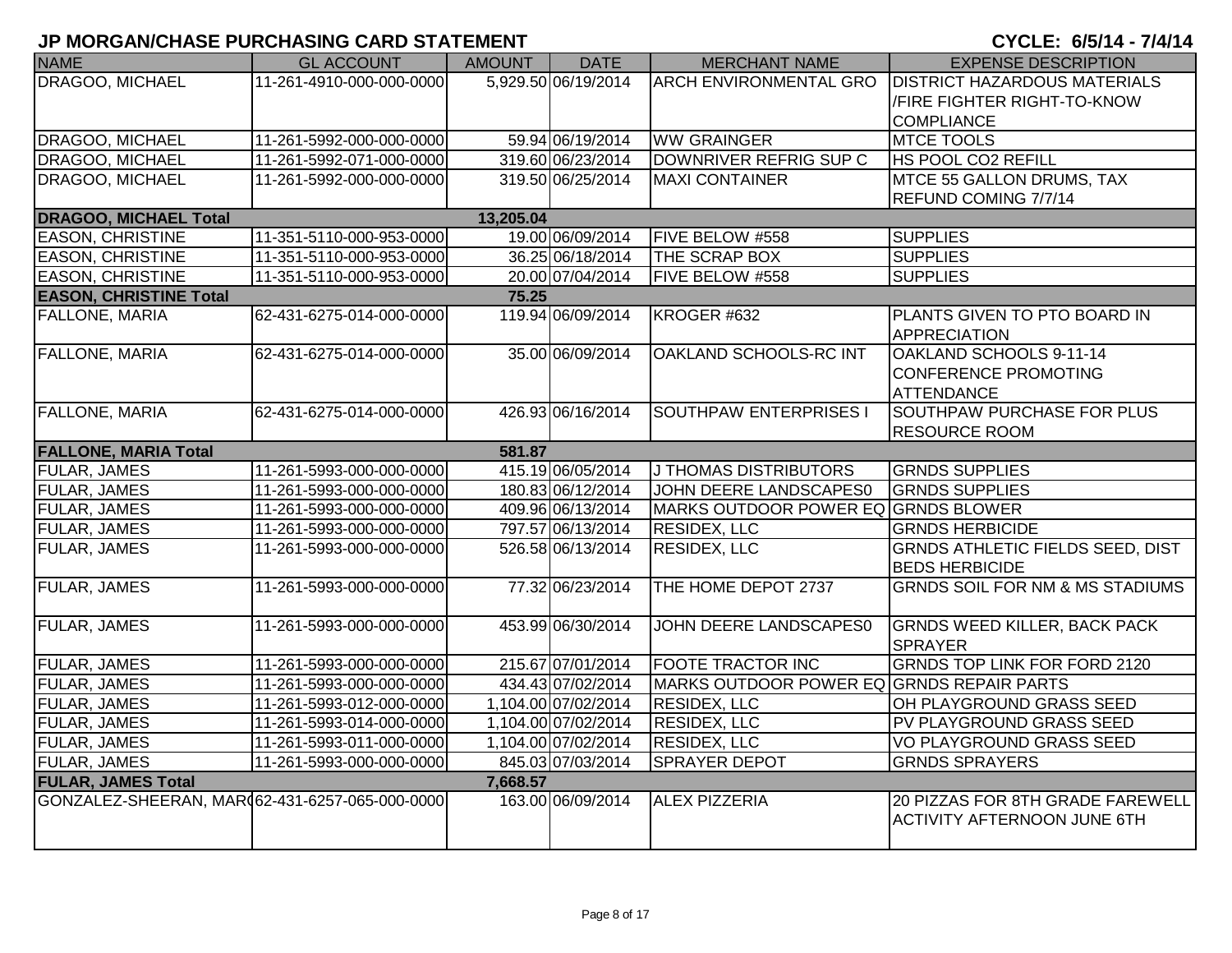| <b>NAME</b>                                    | <b>GL ACCOUNT</b>        | <b>AMOUNT</b> | <b>DATE</b>         | <b>MERCHANT NAME</b>          | <b>EXPENSE DESCRIPTION</b>                                |
|------------------------------------------------|--------------------------|---------------|---------------------|-------------------------------|-----------------------------------------------------------|
| GONZALEZ-SHEERAN, MAR062-431-6257-065-000-0000 |                          |               | 114.86 06/09/2014   | SAMSCLUB #6657                | <b>CUPCAKES AND CAKE FOR 8TH</b>                          |
|                                                |                          |               |                     |                               | <b>GRADE FAREWELL ACTIVITY JUNE 6TH</b>                   |
|                                                |                          |               |                     |                               |                                                           |
| GONZALEZ-SHEERAN, MAR062-431-6257-065-000-0000 |                          |               | 221.00 06/10/2014   | <b>BEGONIA BROTHERS</b>       | <b>BALANCE FOR COST OF BLOW UP</b>                        |
|                                                |                          |               |                     |                               | <b>SLIDE RENTAL FOR 8TH GRADE</b>                         |
|                                                |                          |               |                     |                               | <b>ACTIVITY AFTERNOON JUNE 6TH</b>                        |
| GONZALEZ-SHEERAN, MAR(62-431-6257-065-000-0000 |                          |               | 549.00 06/11/2014   | <b>NICK ANDERSON</b>          | DJ AND PHOTO BOOTH FOR JUNE 6TH                           |
|                                                |                          |               |                     |                               | <b>FAREWELL ACTIVITY</b>                                  |
| <b>GONZALEZ-SHEERAN, MARGARET Total</b>        |                          | 1,047.86      |                     |                               |                                                           |
| <b>GORDON, BRIAN</b>                           | 62-431-6172-061-000-0000 |               | 211.98 06/09/2014   | SAMSCLUB #6657                | <b>EQUIPMENT FOR FOOTBALL</b>                             |
|                                                |                          |               |                     |                               | <b>PROGRAM</b>                                            |
| <b>GORDON, BRIAN</b>                           | 62-431-6104-061-000-0000 |               | 500.00 06/10/2014   | PAYPAL *NOVIEDUCATI           | <b>NOVI EDUCATION FOUNDATION</b>                          |
|                                                |                          |               |                     |                               | <b>DONATION</b>                                           |
| <b>GORDON, BRIAN</b>                           | 62-431-6275-061-000-0000 |               | 182.87 06/16/2014   | SAMSCLUB #6657                | <b>SUPPLIES FOR COACHES RETREAT</b>                       |
| <b>GORDON, BRIAN</b>                           | 62-431-6172-061-000-0000 |               | 156.13 06/16/2014   | THE HOME DEPOT 2737           | <b>EQUIPMENT FOR FOOTBALL</b>                             |
| <b>GORDON, BRIAN</b>                           | 62-431-6275-061-000-0000 |               | 51.99 06/17/2014    | GCC*GIFTCERTIFICATES.C        | <b>GIFT FOR COACHES RETREAT</b>                           |
| <b>GORDON, BRIAN</b>                           | 62-431-6104-061-000-0000 |               | 1.400.00 07/02/2014 | PP*JORDANOGRAP                | <b>SIGNS</b>                                              |
| <b>GORDON, BRIAN Total</b>                     |                          | 2,502.97      |                     |                               |                                                           |
| <b>GRAHAM, KATHY</b>                           | 11-241-5910-071-000-0000 |               | $-9.39 06/05/2014$  | <b>STAPLES</b>                | <b>STAPLES CREDIT FOR FOAM TAPE</b>                       |
| <b>GRAHAM, KATHY Total</b>                     |                          | $-9.39$       |                     |                               |                                                           |
| HAYNES, DEBORAH                                | 11-351-5990-000-953-0000 |               | 36.17 06/12/2014    | <b>TARGET</b><br>00014654     | <b>SUMMER CARE SUPPLIES</b>                               |
| HAYNES, DEBORAH                                | 11-351-5990-000-953-0000 |               | 89.49 06/19/2014    | ORIENTAL TRADING CO           | <b>SUMMER CARE SUPPLIES</b>                               |
| HAYNES, DEBORAH                                | 11-351-5990-000-953-0000 |               | 32.00 06/23/2014    | <b>FIVE BELOW #558</b>        | <b>SUMMER CARE SUPPLIES</b>                               |
| HAYNES, DEBORAH                                | 11-351-5990-000-953-0000 |               | 27.00 07/02/2014    | FIVE BELOW #558               | <b>SUMMER CARE SUPPLIES</b>                               |
| <b>HAYNES, DEBORAH Total</b>                   |                          | 184.66        |                     |                               |                                                           |
| <b>HENDERSON, BETH</b>                         | 11-252-5910-000-000-0000 |               | 30.32 06/13/2014    | STAPLS7119398968000001        | <b>BUSINESS OFFICE SUPPLIES</b>                           |
| <b>HENDERSON, BETH</b>                         | 11-252-5910-000-000-0000 |               | 326.97 06/19/2014   | STAPLS7119645200000001        | <b>BUSINESS OFFICE SUPPLIES</b>                           |
| <b>HENDERSON, BETH</b>                         | 11-252-5910-000-000-0000 |               | 76.08 06/19/2014    | STAPLS7119645200000002        | <b>BUSINESS OFFICE SUPPLIES</b>                           |
| <b>HENDERSON, BETH</b>                         | 11-252-5910-000-000-0000 |               | 3.71 06/19/2014     | STAPLS7119645200000003        | <b>BUSINESS OFFICE SUPPLIES</b>                           |
| <b>HENDERSON, BETH</b>                         | 11-252-5910-000-000-0000 |               | 142.88 06/27/2014   | STAPLS7120053356000001        | <b>BUSINESS OFFICE SUPPLIES</b>                           |
| <b>HENDERSON, BETH</b>                         | 11-252-5910-000-000-0000 |               | 272.60 06/27/2014   | STAPLS7120053356000003        | <b>BUSINESS OFFICE SUPPLIES</b>                           |
| <b>HENDERSON, BETH Total</b>                   |                          | 852.56        |                     |                               |                                                           |
| HOLLY, SHEILA                                  | 11-125-5110-011-000-6014 |               | 165.47 06/05/2014   | AMAZON.COM                    | <b>TITLE I SUPPLIES, VO</b>                               |
| HOLLY, SHEILA                                  | 11-221-5990-000-411-0000 |               | 85.33 06/06/2014    | MOES ON 10                    | <b>INTERSCHOOL COUNCIL END OF YEAR</b><br><b>IMEETING</b> |
| HOLLY, SHEILA                                  | 11-125-5110-012-000-6014 |               | 103.42 06/09/2014   | AMAZON.COM                    | <b>TITLE I SUPPLIES, OH</b>                               |
| HOLLY, SHEILA                                  | 62-431-6697-021-000-0000 |               | 1,537.96 06/11/2014 | <b>BUCK INSTITUTE FOR EDU</b> | PROJECT BASED LEARNING SUPPLIES                           |
|                                                |                          |               |                     |                               |                                                           |
| HOLLY, SHEILA                                  | 11-221-3220-000-411-0000 |               | 450.00 06/16/2014   | OAKLAND SCHOOLS-RC INT        | SIOP TRAINING: BRENT POHLONSKI,                           |
|                                                |                          |               |                     |                               | JAMES SCHNEIDER, & MARY TURCHI                            |
| HOLLY, SHEILA                                  | 11-221-5990-000-411-0000 |               | 161.86 06/25/2014   | JETS PIZZA #46                | <b>DISPROPORTIONALITY SOCIAL</b>                          |
|                                                |                          |               |                     |                               | <b>JUSTICE TRAINING</b>                                   |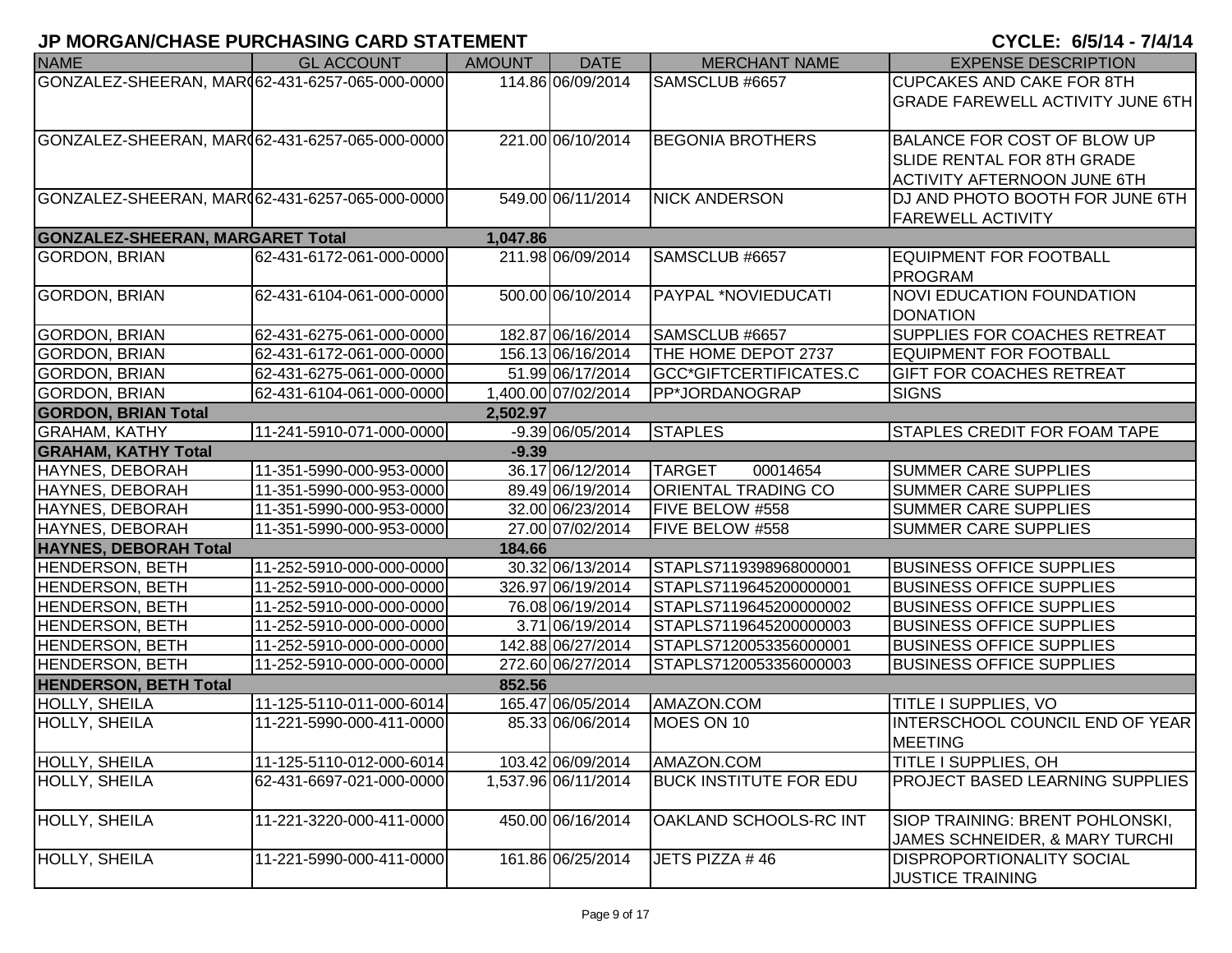| <b>NAME</b>                   | <b>GL ACCOUNT</b>        | <b>AMOUNT</b> | <b>DATE</b>       | <b>MERCHANT NAME</b>              | <b>EXPENSE DESCRIPTION</b>           |
|-------------------------------|--------------------------|---------------|-------------------|-----------------------------------|--------------------------------------|
| <b>HOLLY, SHEILA</b>          | 11-221-5910-000-411-0000 |               | 100.90 06/25/2014 | <b>STAPLES</b><br>00115659        | <b>DISPROPORTIONALITY SOCIAL</b>     |
|                               |                          |               |                   |                                   | JUSTICE TRAINING SUPPLIES            |
| <b>HOLLY, SHEILA</b>          | 11-221-5990-000-411-0000 |               | 33.50 06/26/2014  | JIMMY JOHNS - 1659 - M            | <b>DISPROPORTIONALITY SOCIAL</b>     |
|                               |                          |               |                   |                                   | <b>JUSTICE TRAINING</b>              |
| HOLLY, SHEILA                 | 11-221-5990-000-411-0000 |               | 107.68 06/26/2014 | JIMMY JOHNS - 1659 - M            | <b>DISPROPORTIONALITY SOCIAL</b>     |
|                               |                          |               |                   |                                   | <b>JUSTICE TRAINING</b>              |
| HOLLY, SHEILA                 | 11-221-5110-000-000-6844 |               | 729.20 06/26/2014 | THE BOOKSOURCE                    | REMAINDER OF TITLE III BOOKS,        |
|                               |                          |               |                   |                                   | <b>MIDDLE SCHOOL</b>                 |
| HOLLY, SHEILA                 | 11-221-5990-000-411-0000 |               | 87.95 06/27/2014  | JETS PIZZA #46                    | <b>DISPROPORTIONALITY SOCIAL</b>     |
|                               |                          |               |                   |                                   | <b>JUSTICE TRAINING</b>              |
| HOLLY, SHEILA                 | 11-221-5990-000-411-0000 |               | 112.28 06/27/2014 | PANERA BREAD #667                 | <b>DISPROPORTIONALITY SOCIAL</b>     |
|                               |                          |               |                   |                                   | <b>JUSTICE TRAINING</b>              |
| HOLLY, SHEILA                 | 11-221-5990-000-411-0000 |               | 391.70 06/27/2014 | PANERA BREAD #667                 | <b>DISPROPORTIONALITY SOCIAL</b>     |
|                               |                          |               |                   |                                   | <b>JUSTICE TRAINING</b>              |
| <b>HOLLY, SHEILA Total</b>    |                          | 4,067.25      |                   |                                   |                                      |
| <b>HOSKINS, DIANE</b>         | 62-431-6301-033-000-0000 |               | 5.00 06/05/2014   | <b>GUIDOS PREMIUM PIZZA I</b>     | <b>GUIDOS ADJUSTED CHARGE FOR</b>    |
|                               |                          |               |                   |                                   | <b>PREVIOUS ORDER</b>                |
| HOSKINS, DIANE                | 11-131-5110-000-000-6710 |               | 105.98 06/06/2014 | AMAZON.COM                        | <b>WEBCAM FOR GED PER LINDA</b>      |
|                               |                          |               |                   |                                   | <b>CIANFERRA</b>                     |
| HOSKINS, DIANE                | 62-431-6301-033-000-0000 |               | 258.52 06/06/2014 | DMI* DELL K-12 PTR                | 2 DELL BLACK TONER CARTRIDGES        |
| HOSKINS, DIANE                | 62-431-6301-033-000-0000 |               | 238.00 06/06/2014 | DMI* DELL K-12 PTR                | DELL PRINTER FOR GED TESTING PER     |
|                               |                          |               |                   |                                   | <b>LINDA CIANFERRA</b>               |
| <b>HOSKINS, DIANE</b>         | 62-431-6301-033-000-0000 |               | 292.92 06/06/2014 | DMI* DELL K-12 PTR                | TONER FOR COLOR PRINTER              |
| HOSKINS, DIANE                | 11-249-5990-000-000-6710 |               | 72.04 06/06/2014  | GFS MKTPLC #1985                  | <b>GRADUATION RECEPTION/CEREMONY</b> |
|                               |                          |               |                   |                                   |                                      |
| <b>HOSKINS, DIANE</b>         | 11-249-5990-000-000-6710 |               | 105.40 06/06/2014 | SAMS CLUB #6657                   | <b>GRADUATION RECEPTION DESSERT</b>  |
|                               |                          |               |                   |                                   | <b>TABLE &amp; CAKES</b>             |
| HOSKINS, DIANE                | 11-249-5990-000-000-6710 |               | 81.25 06/09/2014  | <b>PARTY AMERICA</b>              | <b>GRADUATION SUPPLIES, STAGE,</b>   |
|                               |                          |               |                   |                                   | <b>RECEPTION DECORATIONS, TABLE</b>  |
|                               |                          |               |                   |                                   | <b>CLOTHS, ETC</b>                   |
| HOSKINS, DIANE                | 62-431-6301-033-000-0000 |               | 110.69 06/11/2014 | <b>AMSTERDAM PRNT &amp; LITHO</b> | <b>ACADEMIC PLANNER FOR STUDENTS</b> |
| HOSKINS, DIANE                | 62-431-6301-033-000-0000 |               | 292.92 06/13/2014 | DMI* DELL K-12 PTR                | TONER FOR COLOR PRINTER              |
| <b>HOSKINS, DIANE Total</b>   |                          | 1,562.72      |                   |                                   |                                      |
| <b>HURLBURT, THOMAS</b>       | 11-271-7910-000-000-0000 |               | 107.78 06/09/2014 | THE HOME DEPOT 2737               | <b>BATTERY CHARGER/SHOP SUPPLIES</b> |
| <b>HURLBURT, THOMAS Total</b> |                          | 107.78        |                   |                                   |                                      |
| JUOPPERI, JOHN                | 11-261-5992-071-000-0000 |               | 43.82 06/06/2014  | THE HOME DEPOT 2737               | <b>IHS CHILD CARE DOORSTOP</b>       |
| <b>JUOPPERI, JOHN</b>         | 11-261-5992-005-000-0000 |               | 32.10 06/09/2014  | <b>FASTENAL COMPANY01</b>         | <b>IMTCE WAREHOUSE STEPS</b>         |
| JUOPPERI, JOHN                | 11-261-5992-014-000-0000 |               | 72.00 06/09/2014  | <b>REDFORD LOCK COMPANY I</b>     | <b>PV LOCK</b>                       |
| JUOPPERI, JOHN                | 11-261-5992-065-000-0000 |               | 17.88 07/02/2014  | THE HOME DEPOT 2737               | <b>MS WIRE PULL</b>                  |
| JUOPPERI, JOHN                | 11-261-5993-013-000-0000 |               | 65.40 07/02/2014  | THE HOME DEPOT 2737               | <b>NW RBB RAILS</b>                  |
| JUOPPERI, JOHN Total          |                          | 231.20        |                   |                                   |                                      |
| KNIAZ, SHARON                 | 11-112-5110-065-065-0000 |               | 56.87 06/11/2014  | <b>VWR INTERNATIONAL INC</b>      | <b>CLASSROOM LAB SUPPLIES</b>        |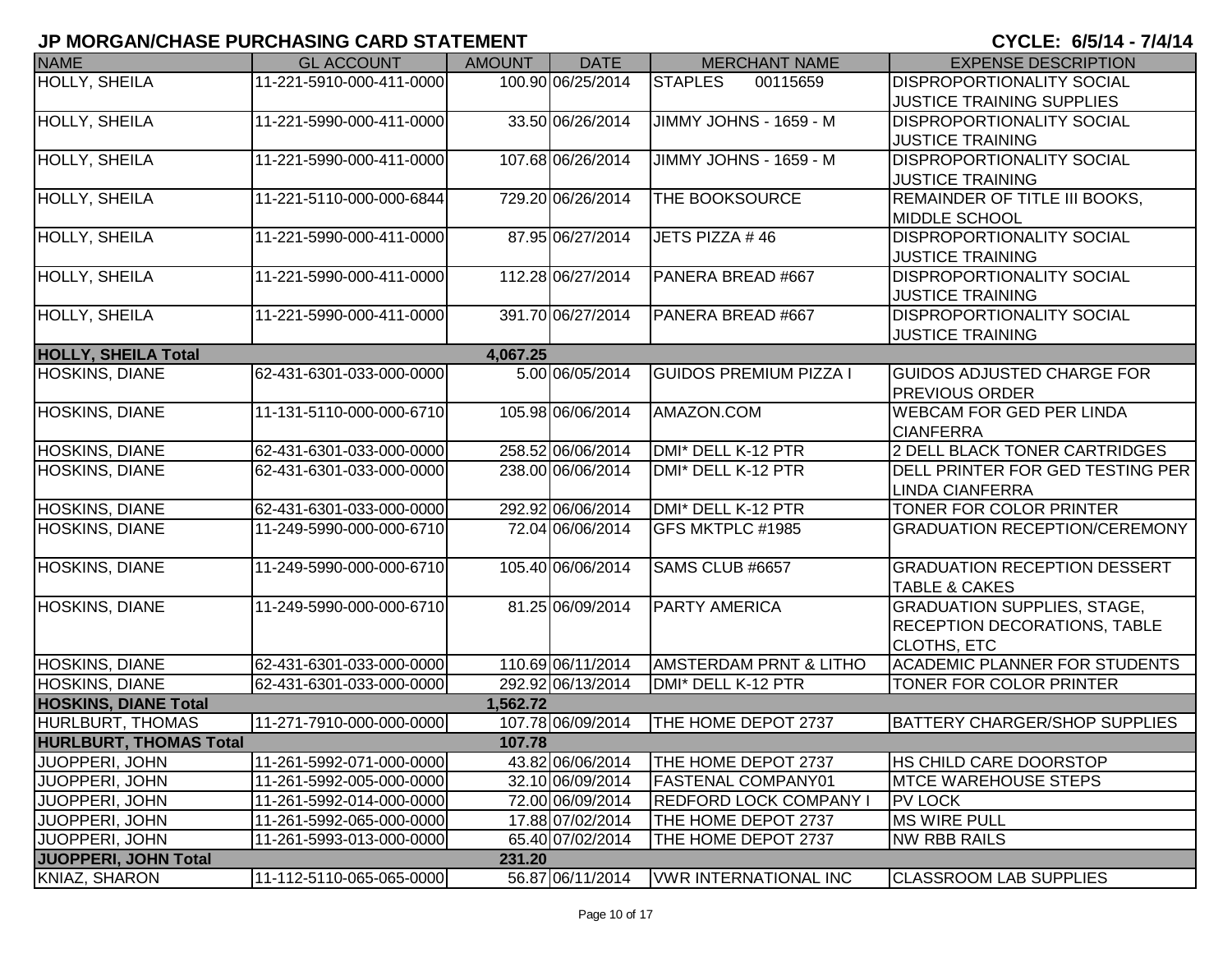| <b>NAME</b>                      | <b>GL ACCOUNT</b>        | <b>AMOUNT</b> | <b>DATE</b>         | <b>MERCHANT NAME</b>                | <b>EXPENSE DESCRIPTION</b>                                                                    |
|----------------------------------|--------------------------|---------------|---------------------|-------------------------------------|-----------------------------------------------------------------------------------------------|
| <b>KNIAZ, SHARON</b>             | 11-112-5110-065-065-0000 |               | 41.49 06/11/2014    | <b>VWR INTERNATIONAL INC</b>        | <b>CLASSROOM LAB SUPPLIES</b>                                                                 |
| <b>KNIAZ, SHARON Total</b>       |                          | 98.36         |                     |                                     |                                                                                               |
| KORTLANDT, PATRICIA              | 11-111-5110-011-060-0000 |               | 128.04 06/18/2014   | THE BOOKSOURCE                      | <b>INFORMATIONAL TEXT FOR READING</b><br><b>SUPPORT</b>                                       |
| KORTLANDT, PATRICIA              | 11-111-5110-011-070-0000 |               | 592.90 06/19/2014   | AMERICAN LEGACY PUBLIS              | SOCIAL STUDIES WEEKLY FOR<br><b>SECOND GRADE</b>                                              |
| KORTLANDT, PATRICIA              | 62-431-6275-011-000-0000 |               | 2,869.00 06/19/2014 | ULINE *SHIP SUPPLIES                | <b>MATS FOR HALLWAYS FROM VOICE</b>                                                           |
| KORTLANDT, PATRICIA              | 62-431-6275-011-000-0000 |               | 53.40 06/23/2014    | <b>SOUTHPAW ENTERPRISES I</b>       | <b>OCCUPATIONAL THERAPY MATERIALS</b>                                                         |
| KORTLANDT, PATRICIA              | 62-431-6275-011-000-0000 |               | 162.31 06/26/2014   | RLI*RENAISSANCE LEARN               | <b>INCENTIVES FOR SUMMER SUCCESS</b><br>PROGRAM                                               |
| KORTLANDT, PATRICIA              | 11-111-5110-011-025-0000 |               | 622.50 06/27/2014   | ROCHESTER 100, INC                  | GENERAL FOLDERS FOR 1, 3 AND 4<br>AND WRITING FOLDERS FOR 1 AND 3                             |
| KORTLANDT, PATRICIA              | 11-241-5910-011-000-0000 |               | 368.40 06/27/2014   | SMILEMAKERS 01079508                | <b>PRINCIPAL INCENTIVES, BULLETIN</b><br><b>BOARD MATERIALS, RECOGNITION</b><br><b>AWARDS</b> |
| KORTLANDT, PATRICIA              | 62-431-6275-011-000-0000 |               | -83.00 06/27/2014   | STAPLS7112722432005001              | <b>PAPER CREDIT</b>                                                                           |
| KORTLANDT, PATRICIA              | 62-431-6270-011-000-0000 |               | 405.91 06/30/2014   | <b>DEMCO INC</b>                    | <b>MEDIA CENTER SUPPORT MATERIALS</b>                                                         |
| KORTLANDT, PATRICIA              | 11-241-5990-011-000-0000 |               | 308.52 07/03/2014   | PCI*PATTERSON MEDICAL               | <b>FIRST AID SUPPLIES</b>                                                                     |
| <b>KORTLANDT, PATRICIA Total</b> |                          | 5,427.98      |                     |                                     |                                                                                               |
| LAINE, MARGARET                  | 62-431-6105-071-000-0000 |               | 625.00 06/13/2014   | PAYPAL *LCSEASTAPSU                 | <b>AP SUMMER INSTITUTE</b>                                                                    |
| <b>LAINE, MARGARET Total</b>     |                          | 625.00        |                     |                                     |                                                                                               |
| LAMBERT, ELIZABETH               | 11-261-4910-071-000-0000 |               | 426.00 06/05/2014   | CONTROLLED TEMPERATURE   HS CHILLER |                                                                                               |
| LAMBERT, ELIZABETH               | 11-261-4910-065-000-0000 |               | 231.00 06/05/2014   | CONTROLLED TEMPERATURE MS CHILLER   |                                                                                               |
| LAMBERT, ELIZABETH               | 11-261-4910-001-000-0000 |               | 142.00 06/05/2014   | DETROIT ELEVATOR COMPA              | <b>ESB JUNE ELEVATOR MTCE</b>                                                                 |
| LAMBERT, ELIZABETH               | 11-261-4910-000-000-0611 |               | 1,931.58 06/06/2014 | <b>ARCH ENVIRONMENTAL GRO</b>       | <b>DISTRICT STORMWATER</b><br><b>MANAGEMENT</b>                                               |
| LAMBERT, ELIZABETH               | 11-261-4910-000-000-0000 |               | 429.00 06/06/2014   | <b>ARCH ENVIRONMENTAL GRO</b>       | <b>DISTRICT HAZARDOUS MATERIALS</b>                                                           |
| LAMBERT, ELIZABETH               | 11-261-5990-012-000-0000 |               | 24.92 06/09/2014    | <b>NICHOLS</b>                      | OH CUSTODIAL SUPPLIES                                                                         |
| LAMBERT, ELIZABETH               | 11-261-4910-071-000-0000 |               | 140.00 06/10/2014   | IN *AQUATIC SOURCE, LL              | <b>HS POOL MAY MTCE</b>                                                                       |
| LAMBERT, ELIZABETH               | 11-261-4910-015-000-0000 |               | 25.00 06/12/2014    | <b>ERADICO SERVICES INC</b>         | <b>DF PEST SERVICES</b>                                                                       |
| LAMBERT, ELIZABETH               | 11-261-4910-065-000-0000 |               | 34.00 06/12/2014    | <b>ERADICO SERVICES INC</b>         | <b>MS PEST SERVICES</b>                                                                       |
| LAMBERT, ELIZABETH               | 11-261-4910-071-000-0000 |               | 30.00 06/12/2014    | <b>ERADICO SERVICES INC</b>         | HS PEST SERVICES                                                                              |
| LAMBERT, ELIZABETH               | 11-261-4910-014-000-0000 |               | 25.00 06/12/2014    | <b>ERADICO SERVICES INC</b>         | <b>PV PEST SERVICES</b>                                                                       |
| LAMBERT, ELIZABETH               | 11-261-4910-013-000-0000 |               | 25.00 06/12/2014    | <b>ERADICO SERVICES INC</b>         | <b>NW PEST SERVICES</b>                                                                       |
| LAMBERT, ELIZABETH               | 11-261-4910-055-000-0000 |               | 25.00 06/12/2014    | <b>ERADICO SERVICES INC</b>         | <b>NM6 PEST SERVICES</b>                                                                      |
| LAMBERT, ELIZABETH               | 11-261-4910-001-000-0000 |               | 40.00 06/12/2014    | <b>ERADICO SERVICES INC</b>         | <b>ESB PEST SERVICES</b>                                                                      |
| LAMBERT, ELIZABETH               | 11-261-4910-055-000-0000 |               | 25.00 06/12/2014    | <b>ERADICO SERVICES INC</b>         | <b>NM5 PEST SERVICES</b>                                                                      |
| LAMBERT, ELIZABETH               | 11-261-4910-011-000-0000 |               | 25.00 06/12/2014    | <b>ERADICO SERVICES INC</b>         | <b>VO PEST SERVICES</b>                                                                       |
| LAMBERT, ELIZABETH               | 11-261-4910-012-000-0000 |               | 25.00 06/12/2014    | <b>ERADICO SERVICES INC</b>         | <b>OH PEST SERVICES</b>                                                                       |
| LAMBERT, ELIZABETH               | 11-261-4910-060-000-0000 |               | 25.00 06/12/2014    | <b>ERADICO SERVICES INC</b>         | <b>ITC PEST SERVICES</b>                                                                      |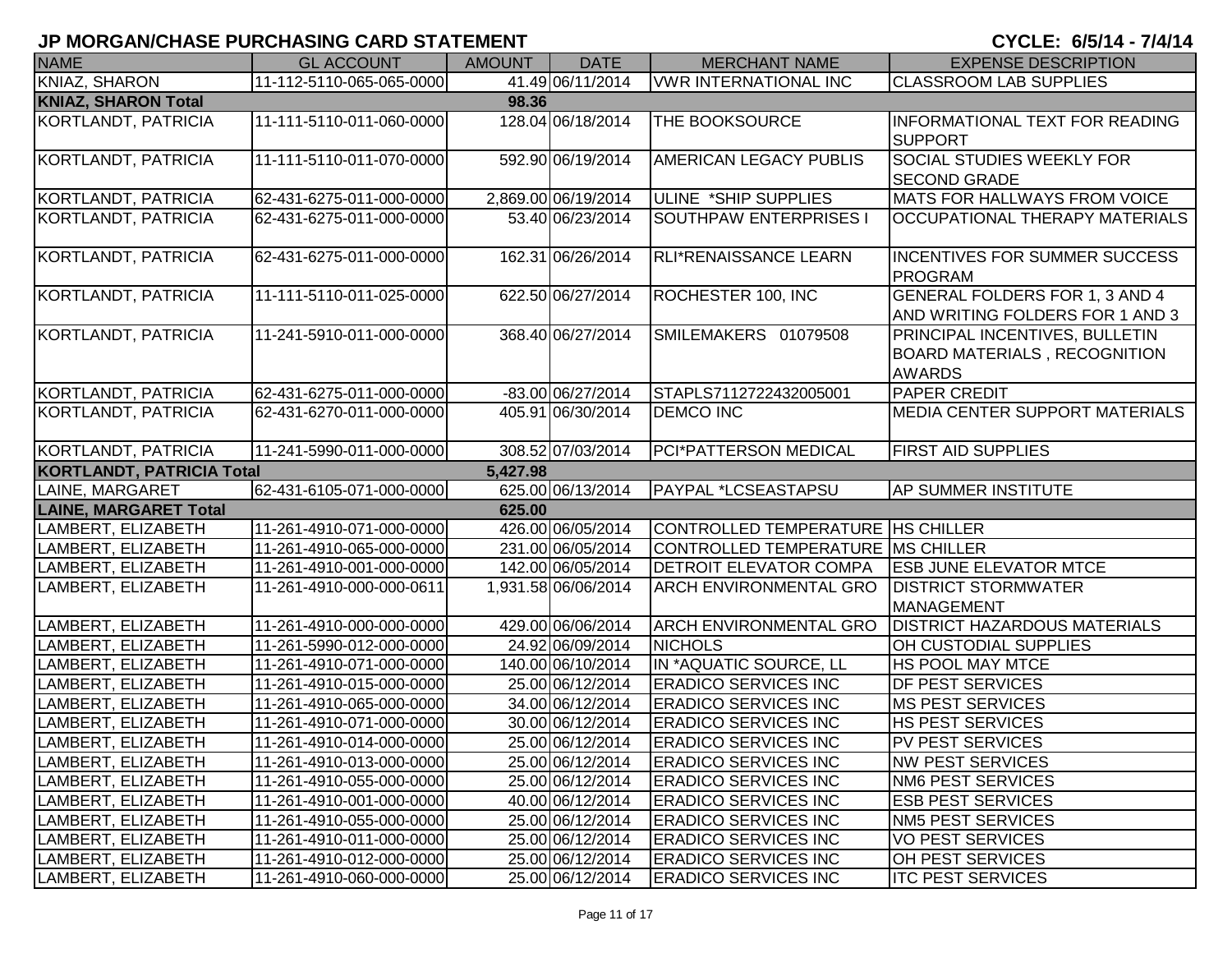| <b>NAME</b>                     | <b>GL ACCOUNT</b>        | AMOUNT    | <b>DATE</b>          | <b>MERCHANT NAME</b>          | <b>EXPENSE DESCRIPTION</b>                            |
|---------------------------------|--------------------------|-----------|----------------------|-------------------------------|-------------------------------------------------------|
| LAMBERT, ELIZABETH              | 11-261-4910-003-000-0000 |           | 43.00 06/12/2014     | <b>ERADICO SERVICES INC</b>   | <b>PS PEST SERVICES</b>                               |
| LAMBERT, ELIZABETH              | 11-261-5710-000-000-0000 |           | 622.73 06/13/2014    | CORRIGAN OIL #2 - BRI         | <b>MTCE FUEL</b>                                      |
| LAMBERT, ELIZABETH              | 11-261-4910-010-000-0000 |           | 3,041.94 06/17/2014  | <b>ALLIED INC</b>             | <b>TRANS HOIST PUMPS</b>                              |
| LAMBERT, ELIZABETH              | 11-261-4910-010-000-0000 |           | 144.74 06/17/2014    | <b>ALLIED INC</b>             | <b>TRANS HOISTS</b>                                   |
| LAMBERT, ELIZABETH              | 11-261-5992-000-000-0000 |           | 80.44 06/18/2014     | <b>AIRGASS NORTH</b>          | <b>DISTRICT WELDING</b>                               |
| LAMBERT, ELIZABETH              | 11-261-5992-071-000-0000 |           | 220.71 06/18/2014    | NUCO <sub>2</sub>             | HS POOL CO2                                           |
| LAMBERT, ELIZABETH              | 11-261-5992-071-000-0000 |           | 31.46 06/19/2014     | IN *AQUATIC SOURCE, LL        | <b>HS POOL CHEMICALS</b>                              |
| LAMBERT, ELIZABETH              | 11-266-4934-000-000-0000 |           | 10.00 06/20/2014     | <b>PROTECTION ONE ALARM</b>   | <b>ESB ALARM SERVICES</b>                             |
| LAMBERT, ELIZABETH              | 11-266-4934-000-000-0000 |           | 949.25 06/20/2014    | <b>PROTECTION ONE ALARM</b>   | <b>DISTRICT ALARM SERVICES</b>                        |
| LAMBERT, ELIZABETH              | 11-261-5992-055-000-0000 |           | 294.91 06/25/2014    | <b>AERO FILTER, INC</b>       | <b>NM AIR FILTERS</b>                                 |
| LAMBERT, ELIZABETH              | 11-261-4910-012-000-0000 |           | 275.00 06/25/2014    | <b>ALL CITY ROOTER</b>        | OH DRAIN CLEANING                                     |
| LAMBERT, ELIZABETH              | 11-261-5730-000-000-0000 |           | 316.85 06/25/2014    | KNIGHTS AUTO SUPPLY IN        | MTCE REPAIRS TO F-250                                 |
| LAMBERT, ELIZABETH              | 11-261-5710-000-000-0000 |           | 1,570.35 06/26/2014  | CORRIGAN OIL #2 - BRI         | <b>MTCE FUEL</b>                                      |
| LAMBERT, ELIZABETH              | 11-261-5992-000-000-0000 |           | 451.88 06/26/2014    | <b>NICHOLS</b>                | MTCE HAND SOAP W/ PUMICE, TISSUE<br><b>DISPENSER</b>  |
| LAMBERT, ELIZABETH              | 11-261-5992-071-000-0000 |           | 335.00 06/27/2014    | IN *AQUATIC SOURCE, LL        | <b>HS POOL CHLORINE</b>                               |
| LAMBERT, ELIZABETH              | 11-261-5992-055-000-0000 |           | 103.68 06/30/2014    | <b>AERO FILTER, INC</b>       | NM AIR FILTERS                                        |
| LAMBERT, ELIZABETH              | 11-261-4910-071-000-0000 |           | 2,316.48 06/30/2014  | DAVEY TREE EXPERT COMP        | <b>HS DEEP TINE AERIFICATION</b>                      |
| LAMBERT, ELIZABETH              | 11-261-5992-071-000-0000 |           | 677.88 06/30/2014    | <b>PRODUCTION TOOL SUPPLY</b> | <b>HS PRECISION GLASS SCALE</b>                       |
| LAMBERT, ELIZABETH              | 11-261-3840-000-000-0000 |           | 2,936.32 06/30/2014  | <b>WM EZPAY</b>               | <b>DISTRICT WASTE DISPOSAL</b>                        |
| LAMBERT, ELIZABETH              | 21-261-3840-000-000-0023 |           | 978.77 06/30/2014    | <b>WM EZPAY</b>               | DISTRICT WASTE REMOVAL REC<br><b>MILLAGE</b>          |
| <b>LAMBERT, ELIZABETH Total</b> |                          | 19,029.89 |                      |                               |                                                       |
| LUDWIG, CORINA                  | 11-112-5110-065-041-0000 |           | $-104.12 06/16/2014$ | <b>HAAN CRAFTS</b>            | <b>SUPPLY CREDIT</b>                                  |
| <b>LUDWIG, CORINA Total</b>     |                          | $-104.12$ |                      |                               |                                                       |
| <b>LUSSENDEN, ASHLEY</b>        | 11-118-5110-000-951-0000 |           | 16.12 06/06/2014     | MEIJER INC #122<br>Q01        | <b>SUPPLIES</b>                                       |
| LUSSENDEN, ASHLEY               | 11-118-5110-000-951-0000 |           | 94.13 06/12/2014     | <b>WALMART.COM</b>            | <b>SUPPLIES</b>                                       |
| <b>LUSSENDEN, ASHLEY Total</b>  |                          | 110.25    |                      |                               |                                                       |
| MATTHEWS, STEVEN                | 11-282-5990-000-000-0000 |           | 42.00 06/06/2014     | <b>METRO AIRPORT PARKING</b>  | ST. LOUIS BOND SALE - METRO<br><b>AIRPORT PARKING</b> |
| MATTHEWS, STEVEN                | 11-232-5910-000-000-0000 |           | 36.28 06/12/2014     | <b>BLACK ROCK BAR AND</b>     | LUNCH WITH CITY MANAGER VICTOR<br><b>CARDENAS</b>     |
| <b>MATTHEWS, STEVEN Total</b>   |                          | 78.28     |                      |                               |                                                       |
| <b>MCKAIG, HEATHER</b>          | 11-113-4910-071-026-0000 |           | 29.20 06/09/2014     | AMAZON.COM                    | PERUSAL PLAYS - ONE ACT                               |
| <b>MCKAIG, HEATHER</b>          | 11-113-4910-071-026-0000 |           | 99.95 06/16/2014     | AMAZON.COM                    | <b>CELL PHONE HOLDERS</b>                             |
| <b>MCKAIG, HEATHER</b>          | 11-113-4910-071-026-0000 |           | 430.81 06/16/2014    | THE HOME DEPOT 2724           | DRILLS, SAW, SHOP GEAR                                |
| MCKAIG, HEATHER                 | 11-113-4910-071-026-0000 |           | 7.20 06/25/2014      | AMAZON.COM                    | <b>SCRIPT</b>                                         |
| MCKAIG, HEATHER                 | 11-113-4910-071-026-0000 |           | 300.00 06/25/2014    | <b>DRAMATISTS PLAY SERVIC</b> | <b>RIGHTS FEES</b>                                    |
| MCKAIG, HEATHER                 | 11-113-4910-071-026-0000 |           | 265.27 06/25/2014    | <b>DRAMATISTS PLAY SERVIC</b> | <b>SCRIPTS</b>                                        |
| <b>MCKAIG, HEATHER</b>          | 11-113-4910-071-026-0000 |           | 13.22 06/25/2014     | <b>DRAMATISTS PLAY SERVIC</b> | <b>SCRIPTS</b>                                        |
| MCKAIG, HEATHER                 | 62-431-6143-071-000-0000 |           | 128.00 06/27/2014    | <b>EDUCATIONAL THEATRE AS</b> | <b>NEW INITIATE FEES</b>                              |
| MCKAIG, HEATHER                 | 11-113-4910-071-026-0000 |           | 14.47 06/30/2014     | AMAZON.COM                    | ONE ACT EDUCATIONAL MATERIAL                          |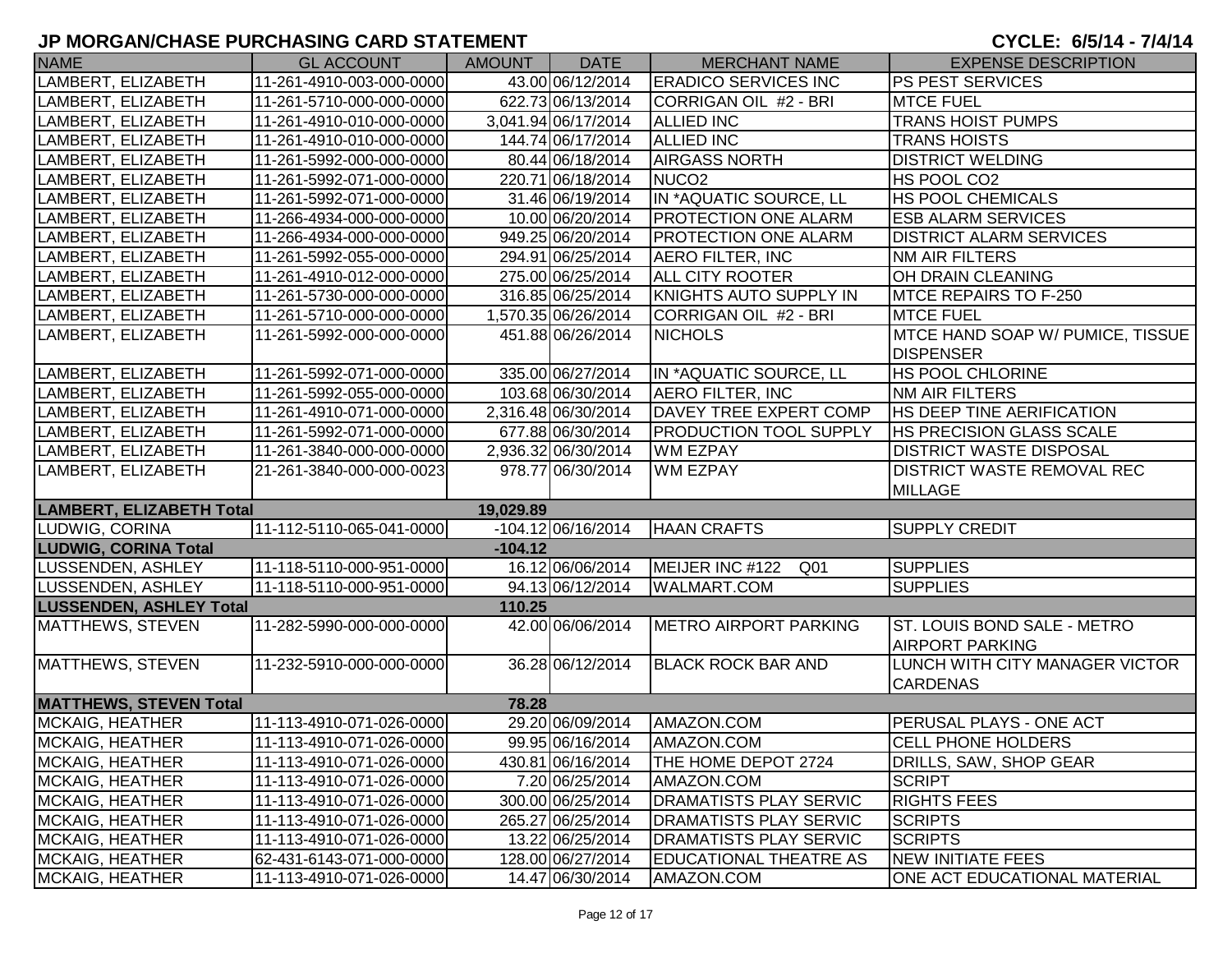| <b>NAME</b>                   | <b>GL ACCOUNT</b>        | <b>AMOUNT</b> | <b>DATE</b>         | <b>MERCHANT NAME</b>          | <b>EXPENSE DESCRIPTION</b>                            |
|-------------------------------|--------------------------|---------------|---------------------|-------------------------------|-------------------------------------------------------|
| <b>MCKAIG, HEATHER</b>        | 11-113-4910-071-026-0000 |               | 11.82 06/30/2014    | AMAZON.COM                    | ONE ACT EDUCATIONAL MATERIAL                          |
| <b>MCKAIG, HEATHER Total</b>  |                          | 1,299.94      |                     |                               |                                                       |
| MILLER, HELEN                 | 62-431-6770-001-000-0000 |               | 21.92 06/06/2014    | MEIJER INC #122 Q01           | <b>FLOWERS FOR ESB ENTRANCE</b>                       |
| MILLER, HELEN                 | 11-283-5910-000-000-0000 |               | 6.35 06/26/2014     | STAPLS7119958218000001        | OFFICE SUPPLIES/WHITE OUT                             |
| MILLER, HELEN                 | 11-283-5910-000-000-0000 |               | 85.89 06/26/2014    | STAPLS7119958218000002        | OFFICE SUPPLIES/MISC                                  |
| <b>MILLER, HELEN Total</b>    |                          | 114.16        |                     |                               |                                                       |
| MITCHELL, DONALD              | 11-299-5990-000-000-0000 |               | 970.00 06/20/2014   | <b>TOBINS LAKE SALES</b>      | GAFFE TAPE AND BOARD TAPE                             |
| MITCHELL, DONALD              | 11-299-5990-000-000-0000 |               | 18.01 06/27/2014    | DRI*SONIC SOLUTIONS           | <b>ROXIO BACK UP DISK</b>                             |
| MITCHELL, DONALD              | 11-299-5990-000-000-0000 |               | 127.19 06/27/2014   | <b>DRI*SONIC SOLUTIONS</b>    | ROXIO TOAST 11 PRO-ESB                                |
| <b>MITCHELL, DONALD Total</b> |                          | 1,115.20      |                     |                               |                                                       |
| <b>NESMITH, RUSSEL</b>        | 11-261-5992-055-000-0000 |               | 13.40 06/13/2014    | <b>FASTENAL COMPANY01</b>     | <b>NM5 PLAYGROUND</b>                                 |
| <b>NESMITH, RUSSEL</b>        | 11-261-5992-013-000-0000 |               | 145.30 06/13/2014   | <b>PITTSBURGH PAINTS 9455</b> | <b>NW 4 SQUARE PAINT</b>                              |
| <b>NESMITH, RUSSEL</b>        | 11-261-5992-055-000-0000 |               | 12.46 06/13/2014    | THE HOME DEPOT 2737           | NM5 WINDOW SCREEN                                     |
| NESMITH, RUSSEL               | 11-261-5992-013-000-0000 |               | 33.23 06/16/2014    | THE HOME DEPOT 2737           | <b>NW 4 SQUARE</b>                                    |
| NESMITH, RUSSEL               | 11-261-5992-013-000-0000 |               | 10.96 06/16/2014    | THE HOME DEPOT 2737           | <b>NW 4 SQUARE</b>                                    |
| NESMITH, RUSSEL               | 11-261-5992-000-000-0000 |               | 15.58 06/20/2014    | GFS MKTPLC #1985              | <b>DISTRICT GARBAGE DISPOSALS</b>                     |
| NESMITH, RUSSEL               | 11-261-5992-071-000-0000 |               | 12.00 06/20/2014    | <b>REDFORD LOCK COMPANY I</b> | <b>HS SCIENCE LAB</b>                                 |
| NESMITH, RUSSEL               | 11-261-5993-000-000-0000 |               | 15.94 06/20/2014    | THE HOME DEPOT 2737           | <b>GRNDS OIL FOR STRIPER</b>                          |
| NESMITH, RUSSEL               | 11-261-5992-011-000-0000 |               | 39.88 06/20/2014    | THE HOME DEPOT 2737           | <b>VO FRIDGE CASTERS</b>                              |
| <b>NESMITH, RUSSEL</b>        | 11-261-5992-000-000-0000 |               | 16.36 06/25/2014    | THE HOME DEPOT 2737           | <b>MTCE PARKING LOT LINES</b>                         |
| <b>NESMITH, RUSSEL</b>        | 11-261-5992-000-000-0000 |               | 27.32 06/25/2014    | THE HOME DEPOT 2737           | <b>MTCE SUPPLIES</b>                                  |
| <b>NESMITH, RUSSEL</b>        | 11-261-5992-000-000-0000 |               | 55.22 06/27/2014    | <b>BEST PLUMBING SPECIALT</b> | MTCE KOHLER SERVICE SINK FAUCET<br><b>REPAIR KITS</b> |
| <b>NESMITH, RUSSEL</b>        | 11-261-5992-055-000-0000 |               | 15.00 06/30/2014    | <b>GENERAL CASTER SERVICE</b> | <b>NM6 PLATFORM TRUCKS</b>                            |
| <b>NESMITH, RUSSEL</b>        | 11-261-5992-005-000-0000 |               | 79.99 07/01/2014    | BEST BUY MHT 00004176         | <b>MTCE MICROWAVE</b>                                 |
| <b>NESMITH, RUSSEL</b>        | 11-261-5992-000-000-0000 |               | 1,176.85 07/02/2014 | <b>ATOMIC CLEANING SYSTEM</b> | <b>MTCE POWER WASHER</b>                              |
| NESMITH, RUSSEL               | 11-261-5992-000-000-0000 |               | 215.57 07/04/2014   | <b>BEST PLUMBING SPECIALT</b> | <b>MTCE PLUMBING STOCK</b>                            |
| <b>NESMITH, RUSSEL Total</b>  |                          | 1,885.06      |                     |                               |                                                       |
| NOWICKI, MATTHEW              | 11-271-5730-000-000-0000 |               | -22.50 06/25/2014   | THE HOME DEPOT 2737           | <b>SUPPLIES</b>                                       |
| NOWICKI, MATTHEW              | 11-271-5730-000-000-0000 |               | 22.50 06/25/2014    | THE HOME DEPOT 2737           | <b>SUPPLIES</b>                                       |
| <b>NOWICKI, MATTHEW Total</b> |                          | 0.00          |                     |                               |                                                       |
| OCONNOR, GAIL                 | 11-351-4910-000-953-0000 |               | 31.80 06/12/2014    | STAPLS7119314124000002        | <b>TEACHING SUPPLIES</b>                              |
| OCONNOR, GAIL                 | 11-351-5110-000-953-0000 |               | 30.62 06/12/2014    | STAPLS7119314124000003        | <b>TEACHING SUPPLIES</b>                              |
| OCONNOR, GAIL                 | 11-351-5110-000-953-0000 |               | 26.94 06/18/2014    | STAPLS7119314124000001        | <b>TEACHING SUPPLIES</b>                              |
| OCONNOR, GAIL                 | 11-351-5990-000-953-0000 |               | 14.39 06/18/2014    | STAPLS7119314124000004        | <b>TEACHING SUPPLIES</b>                              |
| OCONNOR, GAIL                 | 11-351-5110-000-953-0000 |               | 80.44 06/20/2014    | <b>KAPLAN EARLY LEARN</b>     | TEACHING SUPPLIES - IN                                |
| OCONNOR, GAIL                 | 11-118-5110-000-951-0000 |               | 199.24 06/24/2014   | <b>DISCOUNT SCHOOL SUPPLY</b> | <b>TEACHING SUPPLIES PS</b>                           |
| OCONNOR, GAIL                 | 11-351-5110-000-953-0000 |               | 199.24 06/24/2014   | <b>DISCOUNT SCHOOL SUPPLY</b> | <b>TEACHING SUPPLIES CARE</b>                         |
| OCONNOR, GAIL                 | 11-351-5110-000-953-0000 |               | 118.65 06/25/2014   | <b>DISCOUNT SCHOOL SUPPLY</b> | <b>TEACHING SUPPLIES EASON</b>                        |
| OCONNOR, GAIL                 | 11-351-5110-000-953-0000 |               | 82.15 06/25/2014    | STAPLS7119895755000001        | <b>TEACHING SUPPLIES</b>                              |
| OCONNOR, GAIL                 | 11-351-5990-000-953-0000 |               | 46.02 06/25/2014    | STAPLS7119895755000002        | <b>TEACHING SUPPLIES</b>                              |
| OCONNOR, GAIL                 | 11-351-5110-000-953-0000 |               | 18.39 06/26/2014    | STAPLS7119895755000003        | <b>TEACHING SUPPLIES</b>                              |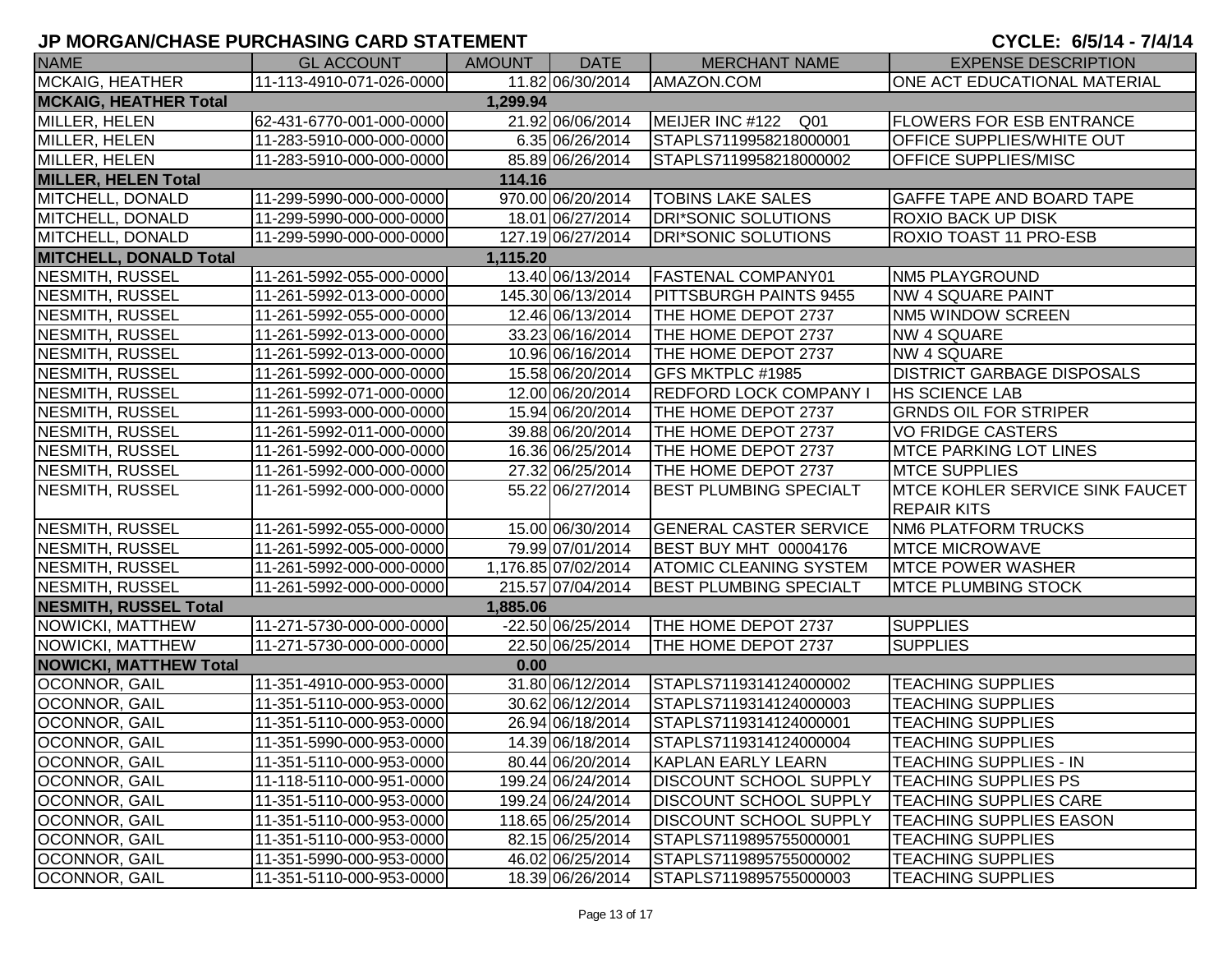| <b>NAME</b>                              | <b>GL ACCOUNT</b>        | <b>AMOUNT</b> | <b>DATE</b>         | <b>MERCHANT NAME</b>          | <b>EXPENSE DESCRIPTION</b>                                                                                    |  |
|------------------------------------------|--------------------------|---------------|---------------------|-------------------------------|---------------------------------------------------------------------------------------------------------------|--|
| OCONNOR, GAIL                            | 11-351-5990-000-953-0000 |               | 76.10 06/27/2014    | STAPLS7119961608000001        | <b>TEACHING SUPPLIES</b>                                                                                      |  |
| OCONNOR, GAIL                            | 11-351-5990-000-953-0000 |               | 34.82 06/27/2014    | STAPLS7119961608000002        | <b>TEACHING SUPPLIES</b>                                                                                      |  |
| <b>OCONNOR, GAIL</b>                     | 11-351-5110-000-953-0000 |               | 1.41 06/27/2014     | STAPLS7119961608000003        | <b>TEACHING SUPPLIES</b>                                                                                      |  |
| <b>OCONNOR, GAIL Total</b>               |                          | 960.21        |                     |                               |                                                                                                               |  |
| PATEL, SHAILEE                           | 11-122-4910-000-000-0000 |               | 119.99 07/02/2014   | YOURTEACHER.COM               | WWW.MATHHELP.COM SUBSCRIPTION                                                                                 |  |
| <b>PATEL, SHAILEE Total</b>              |                          | 119.99        |                     |                               |                                                                                                               |  |
| QUITIQUIT, PAMELA                        | 62-431-6275-012-000-0000 |               | 141.06 06/16/2014   | JIMMY JOHNS - 396             | MEETING REFRESHMENTS                                                                                          |  |
| QUITIQUIT, PAMELA                        | 11-111-5110-012-025-0000 |               | 15.00 06/27/2014    | <b>DUNCAN DISPOSAL SYSTEM</b> | <b>RECYCLING</b>                                                                                              |  |
| <b>QUITIQUIT, PAMELA Total</b>           |                          | 156.06        |                     |                               |                                                                                                               |  |
| <b>REICHLEY, CARRIE</b>                  | 62-431-6275-015-000-0000 |               | 126.39 06/09/2014   | <b>DEMCO INC</b>              | <b>LABELS FOR MEDIA CENTER</b>                                                                                |  |
| <b>REICHLEY, CARRIE</b>                  | 62-431-6275-015-000-0000 |               | 697.68 06/09/2014   | <b>FOLLETT SCHOOL SOLUTIO</b> | <b>BOOKS FOR MEDIA CENTER</b>                                                                                 |  |
| <b>REICHLEY, CARRIE</b>                  | 62-431-6275-015-000-0000 |               | -33.75 06/10/2014   | THE HOME DEPOT 2737           | <b>CREDIT FOR FLOWERS FOR DCC</b><br><b>GIFTS (TO REMOVE TAX)</b>                                             |  |
| <b>REICHLEY, CARRIE</b>                  | 62-431-6275-015-000-0000 |               | 31.84 06/10/2014    | THE HOME DEPOT 2737           | <b>FLOWERS FOR DCC GIFTS</b>                                                                                  |  |
| REICHLEY, CARRIE                         | 62-431-6275-015-000-0000 |               | 33.75 06/10/2014    | THE HOME DEPOT 2737           | <b>FLOWERS FOR DCC GIFTS</b>                                                                                  |  |
| REICHLEY, CARRIE                         | 62-431-6275-015-000-0000 |               | 15.41 06/13/2014    | <b>FOLLETT SCHOOL SOLUTIO</b> | <b>BOOK FOR MEDIA</b>                                                                                         |  |
| <b>REICHLEY, CARRIE</b>                  | 62-431-6275-015-000-0000 |               | 50.00 06/13/2014    | JIMMY JOHNS - 1659 - E        | <b>LUNCHEON FOR STAFF</b>                                                                                     |  |
| <b>REICHLEY, CARRIE Total</b>            |                          | 921.32        |                     |                               |                                                                                                               |  |
| RODRIGUEZ, SANDRA                        | 11-111-5110-013-025-0000 |               | 253.00 06/23/2014   | ROCHESTER 100, INC            | <b>STANDARD GREEN NICKY TAKE HOME</b><br><b>FOLDERS FOR 3RD AND 4TH GRADERS</b>                               |  |
| RODRIGUEZ, SANDRA                        | 11-111-5110-013-025-0000 |               | 760.32 06/24/2014   | <b>SUCCESS BY DESIGN</b>      | <b>UDATED YEAAR LONG PLANNERS 7X11</b><br>WITH SUBJECTS FOR 3RD AND 4TH<br><b>GRADERS</b>                     |  |
| <b>RODRIGUEZ, SANDRA Total</b>           |                          | 1,013.32      |                     |                               |                                                                                                               |  |
| <b>SCHURIG, CLAIRE</b>                   | 62-431-6122-071-000-0000 |               | 2,478.99 06/13/2014 | <b>BAKERS OF MILFORD INC</b>  | PAYMENT FOR CHOIR BANQUET.<br><b>STUDENTS &amp; FAMILIES PAID IN</b><br>ADVANCE.                              |  |
| <b>SCHURIG, CLAIRE Total</b><br>2,478.99 |                          |               |                     |                               |                                                                                                               |  |
| <b>SHAFER, RACHELLE</b>                  | 11-111-5110-012-025-0000 |               | 35.70 06/06/2014    |                               | REI*GREENWOODHEINEMANN FOUNTAS AND PINNELL LITERACY<br><b>RESOURSE BOOKS ORDERED FOR</b><br><b>AGNES LEE.</b> |  |
| <b>SHAFER, RACHELLE</b>                  | 11-111-5110-012-025-0000 |               | 143.41 06/06/2014   | RGS PAY*                      | <b>CLASSROOM SUPPLIES FOR E.</b><br>MACARTHUR.                                                                |  |
| <b>SHAFER, RACHELLE</b>                  | 11-111-5110-012-025-0000 |               | 110.30 06/09/2014   | <b>LAKESHORE LEARNING MAT</b> | <b>CLASSROOM SUPPLIES ORDERED</b><br>FOR ELLA MACARTHUR.                                                      |  |
| <b>SHAFER, RACHELLE</b>                  | 11-111-5110-012-025-0000 |               | 23.80 06/10/2014    |                               | REI*GREENWOODHEINEMANN FOUNTAS AND PINNELL LITERACY<br><b>BOOKS ORDERED FOR AGNES LEE.</b>                    |  |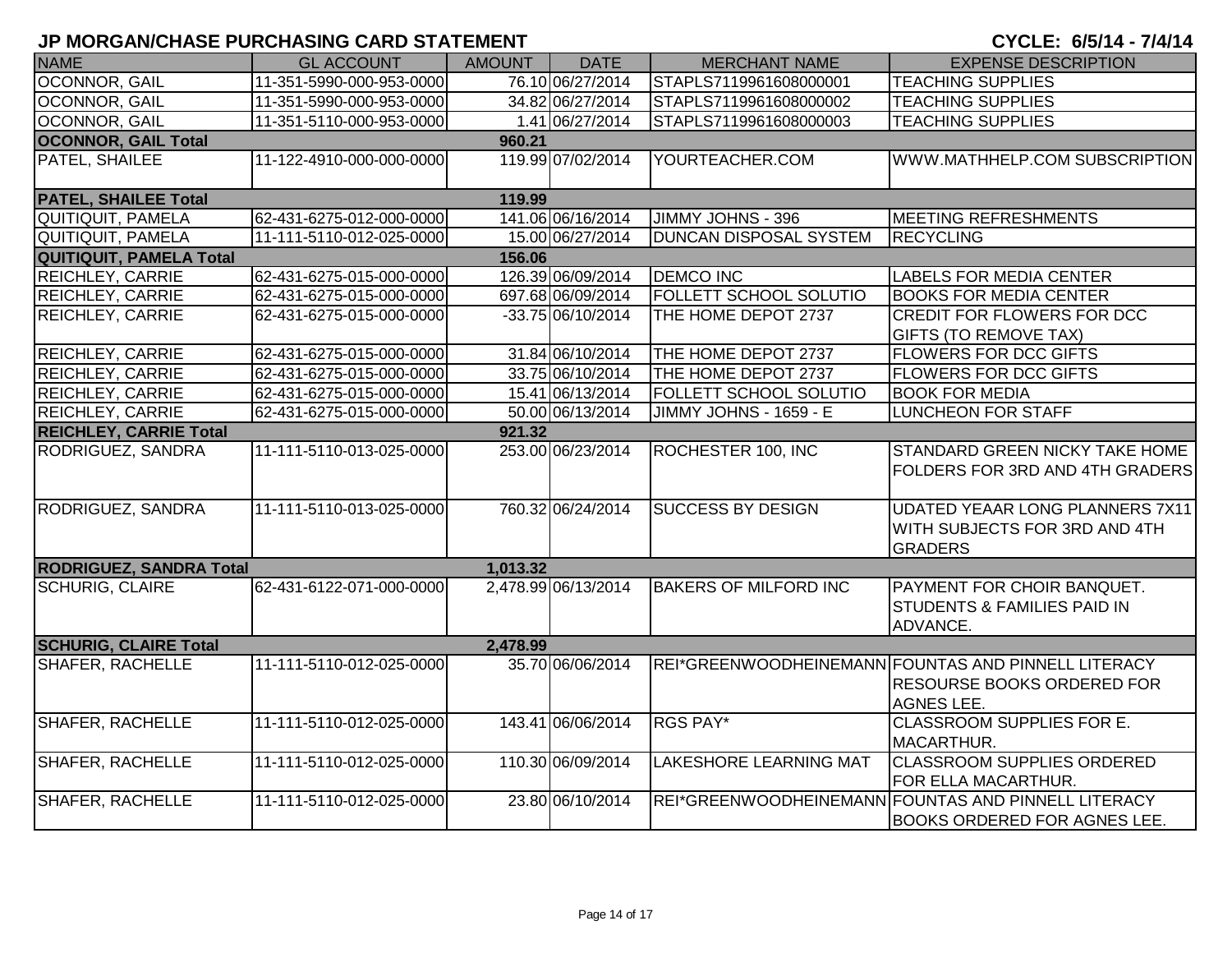| <b>NAME</b>                            | <b>GL ACCOUNT</b>        | <b>AMOUNT</b> | <b>DATE</b>       | <b>MERCHANT NAME</b>          | <b>EXPENSE DESCRIPTION</b>                      |  |
|----------------------------------------|--------------------------|---------------|-------------------|-------------------------------|-------------------------------------------------|--|
| <b>SHAFER, RACHELLE</b>                | 62-431-6275-012-000-0000 |               | 936.00 06/12/2014 | <b>THEATREWORKSUSA INC</b>    | PAYMENT FOR 1ST GRADE FIELD TRIP.               |  |
|                                        |                          |               |                   |                               | <b>FUNDS COLLECTED FROM STUDENTS</b>            |  |
|                                        |                          |               |                   |                               | DEPOSITED INTO THE STUDENT                      |  |
|                                        |                          |               |                   |                               | <b>ACTIVITY ACCOUNT</b>                         |  |
| <b>SHAFER, RACHELLE Total</b>          |                          | 1,249.21      |                   |                               |                                                 |  |
| SHPAKOFF, KATHLEEN                     | 11-351-5110-000-953-0000 |               | 54.92 06/20/2014  | <b>ZULILY</b>                 | <b>TEACHING MATERIALS</b>                       |  |
| SHPAKOFF, KATHLEEN                     | 11-351-5110-000-953-0000 |               | 40.76 06/24/2014  | MICHAELS STORES 5732          | <b>TEACHING MATERIALS</b>                       |  |
| <b>SHPAKOFF, KATHLEEN Total</b>        |                          | 95.68         |                   |                               |                                                 |  |
| <b>STEC, MEGAN</b>                     | 11-351-5110-000-953-0000 |               | 27.69 06/27/2014  | <b>TARGET</b><br>00014654     | <b>TEACHING MATERIALS</b>                       |  |
| <b>STEC, MEGAN Total</b>               |                          | 27.69         |                   |                               |                                                 |  |
| <b>STRICKER, CHRISTINE</b>             | 11-351-5110-000-953-0000 |               | 86.15 06/11/2014  | MICHAELS STORES 3744          | <b>SUMMER CARE CRAFT SUPPLIES</b>               |  |
| <b>STRICKER, CHRISTINE</b>             | 11-351-5110-000-953-0000 |               | 103.82 06/12/2014 | JOANN ETC #1933               | <b>SUMMER CARE SUPPLIES</b>                     |  |
| <b>STRICKER, CHRISTINE Total</b>       |                          | 189.97        |                   |                               |                                                 |  |
| TURNER, NANCY                          | 11-122-3220-055-000-0000 |               | 37.50 06/13/2014  | LOW INCIDENCE OUTREACH        | BRAILLE CLASS REG FEE FOR ANNA<br><b>WEAVER</b> |  |
| <b>TURNER, NANCY</b>                   | 11-122-7410-055-194-0000 |               | 50.00 06/13/2014  | <b>MDE EDUCATOR LICENSE</b>   | TEMPORARY APPROVAL FOR ALISYN                   |  |
|                                        |                          |               |                   |                               | <b>SWAYZE SWEET - TO OFFSET HER</b>             |  |
|                                        |                          |               |                   |                               | CHECK NO. 1296 IN THE AMOUNT OF                 |  |
|                                        |                          |               |                   |                               | \$50                                            |  |
| TURNER, NANCY                          | 11-122-5110-055-191-0000 |               | 556.64 06/26/2014 | N <sub>2</sub> Y              | UNIQUE LEARNING SYSTEM                          |  |
| <b>TURNER, NANCY</b>                   | 11-122-5110-012-194-0000 |               | 556.64 06/26/2014 | N <sub>2</sub> Y              | UNIQUE LEARNING SYSTEM                          |  |
| TURNER, NANCY                          | 11-122-5110-014-194-0000 |               | 556.64 06/26/2014 | N <sub>2</sub> Y              | UNIQUE LEARNING SYSTEM                          |  |
| <b>TURNER, NANCY</b>                   | 11-122-5110-055-194-0000 |               | 556.64 06/26/2014 | N <sub>2</sub> Y              | UNIQUE LEARNING SYSTEM                          |  |
| <b>TURNER, NANCY</b>                   | 11-122-5110-065-194-0000 |               | 556.64 06/26/2014 | N <sub>2</sub> Y              | UNIQUE LEARNING SYSTEM                          |  |
| TURNER, NANCY                          | 11-122-5110-071-194-0000 |               | 556.64 06/26/2014 | N <sub>2</sub> Y              | UNIQUE LEARNING SYSTEM                          |  |
| TURNER, NANCY                          | 11-122-5110-055-191-0000 |               | 170.90 06/27/2014 | <b>LEARNING A-Z</b>           | <b>READING AND SCIENCE A-Z</b>                  |  |
| TURNER, NANCY                          | 11-122-5110-012-194-0000 |               | 170.90 06/27/2014 | <b>LEARNING A-Z</b>           | <b>READING AND SCIENCE A-Z</b>                  |  |
| TURNER, NANCY                          | 11-122-5110-014-194-0000 |               | 170.90 06/27/2014 | <b>LEARNING A-Z</b>           | <b>READING AND SCIENCE A-Z</b>                  |  |
| <b>TURNER, NANCY</b>                   | 11-122-5110-055-194-0000 |               | 170.90 06/27/2014 | <b>LEARNING A-Z</b>           | <b>READING AND SCIENCE A-Z</b>                  |  |
| <b>TURNER, NANCY</b>                   | 11-122-5110-065-194-0000 |               | 170.90 06/27/2014 | <b>LEARNING A-Z</b>           | <b>READING AND SCIENCE A-Z</b>                  |  |
| <b>TURNER, NANCY</b>                   | 11-122-5110-071-194-0000 |               | 170.90 06/27/2014 | <b>LEARNING A-Z</b>           | <b>READING AND SCIENCE A-Z</b>                  |  |
| <b>TURNER, NANCY Total</b><br>4,452.74 |                          |               |                   |                               |                                                 |  |
| <b>VALENTINE, CYNTHIA</b>              | 11-271-3220-000-000-0000 |               | 90.00 06/09/2014  | OAKLAND SCHOOLS-RC INT        | <b>DRIVER TRAINING</b>                          |  |
| <b>VALENTINE, CYNTHIA</b>              | 11-271-5910-000-000-0000 |               | 23.94 06/11/2014  | GFS MKTPLC #1985              | IPAPER TOWEL                                    |  |
| <b>IVALENTINE, CYNTHIA</b>             | 11-271-7910-000-000-0000 |               | 183.75 06/11/2014 | <b>GIH*GLOBALINDUSTRIALEQ</b> | <b>ITEMS FOR GARAGE</b>                         |  |
| VALENTINE, CYNTHIA                     | 11-271-3220-000-000-0000 |               | 480.00 06/11/2014 | <b>OAKLAND SCHOOLS-RC INT</b> | <b>DRIVER TRAINING</b>                          |  |
| <b>VALENTINE, CYNTHIA</b>              | 11-271-7910-000-000-0000 |               | 308.41 06/12/2014 | GIH*GLOBALINDUSTRIALEQ        | <b>ITEMS FOR GARAGE</b>                         |  |
| <b>VALENTINE, CYNTHIA</b>              | 11-271-7910-000-000-0000 |               | 285.00 06/16/2014 | GIH*GLOBALINDUSTRIALEQ        | <b>ITEMS FOR GARAGE</b>                         |  |
| VALENTINE, CYNTHIA                     | 11-271-3220-000-000-0000 |               | 551.00 06/23/2014 | MICHIGAN ASSOCIATION F        | MAPT SUPPORT STAFF CONFERENCE -                 |  |
|                                        |                          |               |                   |                               | <b>IMECHANICS &amp; SEC/ROUTING SPEC</b>        |  |
| VALENTINE, CYNTHIA                     | 11-271-5910-000-000-0000 |               | 85.37 06/25/2014  | STAPLS7119881831000001        | <b>OFFICE SUPPLIES</b>                          |  |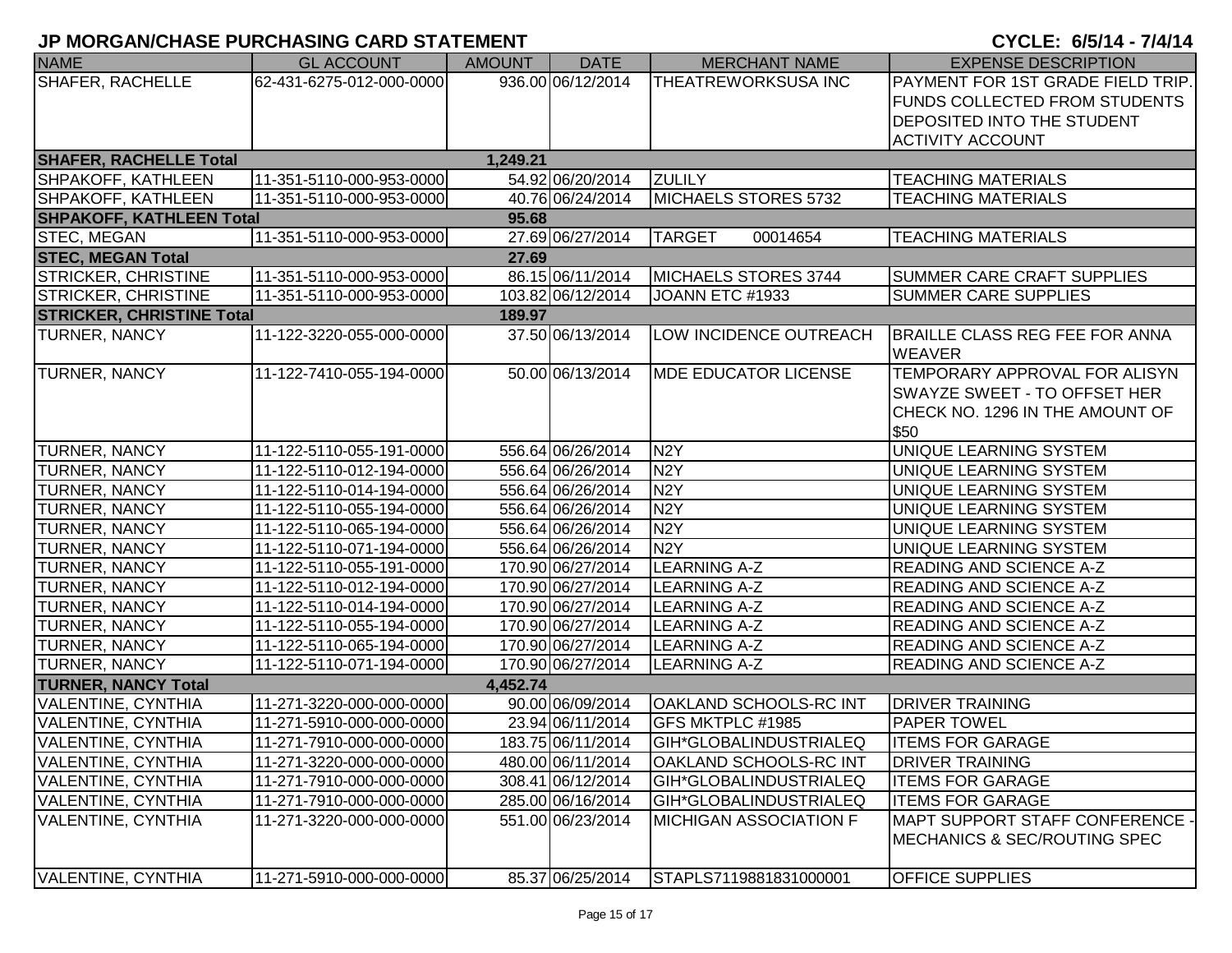| <b>NAME</b>                     | <b>GL ACCOUNT</b>        | <b>AMOUNT</b> | <b>DATE</b>       | <b>MERCHANT NAME</b>          | <b>EXPENSE DESCRIPTION</b>                                       |
|---------------------------------|--------------------------|---------------|-------------------|-------------------------------|------------------------------------------------------------------|
| <b>VALENTINE, CYNTHIA</b>       | 11-271-5910-000-000-0000 |               | 11.20 06/25/2014  | STAPLS7119881831000002        | <b>OFFICE SUPPLIES</b>                                           |
| <b>VALENTINE, CYNTHIA</b>       | 11-271-5910-000-000-0000 |               | 25.43 07/04/2014  | STAPLS7120254166000003        | <b>OFFICE SUPPLIES</b>                                           |
| <b>VALENTINE, CYNTHIA Total</b> |                          | 2,044.10      |                   |                               |                                                                  |
| <b>VAUGHAN, ANGELA</b>          | 11-232-7910-000-000-0000 |               | 80.00 06/09/2014  | MICH ASSOC OF SCH ADMI        | MSPRA 2014 COMMUNICATIONS<br><b>CONTEST ENTRY FEES</b>           |
| VAUGHAN, ANGELA                 | 11-232-7910-000-000-0000 |               | 22.99 06/27/2014  | <b>MARIA'S DELI</b>           | <b>SPRING SPORTS ATHLETE</b><br><b>RECOGNITION</b>               |
| VAUGHAN, ANGELA                 | 11-232-7910-000-000-0000 |               | 32.50 06/30/2014  | FEDEX 770451274082            | MSPRA 2014 COMMUNICATIONS<br><b>ENTRY</b>                        |
| <b>VAUGHAN, ANGELA Total</b>    |                          | 135.49        |                   |                               |                                                                  |
| <b>VUICHARD, TATIANA</b>        | 11-119-5110-000-000-0000 |               | 77.69 06/19/2014  | STAPLS7119492166000001        | <b>SAFETY TOWN SUPPLIES</b>                                      |
| <b>VUICHARD, TATIANA</b>        | 11-119-5110-000-000-0000 |               | 352.33 06/19/2014 | STAPLS7119492166000002        | <b>SUMMER SCHOOL REFRESHER CLASS</b><br><b>SUPPLIES</b>          |
| <b>VUICHARD, TATIANA</b>        | 11-119-5110-000-000-0000 |               | 11.65 06/19/2014  | STAPLS7119492166000003        | SUMMER SCHOOL REFRESHER CLASS<br><b>SCHOOL SUPPLIES</b>          |
| <b>VUICHARD, TATIANA</b>        | 11-119-5110-000-000-0000 |               | 7.28 06/19/2014   | STAPLS7119492166000004        | SUMMER SCHOOL REFRESHER CLASS<br><b>SCHOOL SUPPLIES</b>          |
| <b>VUICHARD, TATIANA</b>        | 11-119-5110-000-000-0000 |               | 98.90 06/23/2014  | GFS MKTPLC #1985              | HS SUMMER SCHOOL REFRESHMENTS                                    |
| <b>VUICHARD, TATIANA</b>        | 11-311-4910-000-000-0000 |               | 17.15 06/23/2014  | MHE*MCGRAW-HILL ECOMM         | MATH SKILLS LINK ORDER FOR<br><b>PARENT</b>                      |
| <b>VUICHARD, TATIANA</b>        | 11-119-5110-000-000-0000 |               | 25.53 06/24/2014  | <b>AMAZON MKTPLACE PMTS</b>   | SUMMER SCHOOL REFRESHER CLASS<br><b>READING/WRITING ACTIVITY</b> |
| <b>VUICHARD, TATIANA</b>        | 11-119-5110-000-000-0000 |               | 22.38 06/24/2014  | <b>AMAZON MKTPLACE PMTS</b>   | SUMMER SCHOOL REFRESHER CLASS<br><b>READING/WRITING ACTIVITY</b> |
| <b>VUICHARD, TATIANA</b>        | 11-119-5110-000-000-0000 |               | 17.91 06/25/2014  | STAPLS7119492166000005        | SUMMER SCHOOL REFRESHER CLASS<br><b>SUPPLIES</b>                 |
| <b>VUICHARD, TATIANA</b>        | 11-118-5110-000-951-0000 |               | 23.98 06/26/2014  | STAPLS7119492166000008        | <b>SAFETY TOWN SUPPLIES</b>                                      |
| <b>VUICHARD, TATIANA</b>        | 11-311-5990-000-000-0000 |               | 163.60 06/27/2014 | STAPLS7119990746000001        | <b>OFFICE SUPPLIES - TONER - INSTANT</b><br><b>COLD PACKS</b>    |
| <b>VUICHARD, TATIANA</b>        | 11-311-7910-000-000-0000 |               | 202.62 06/30/2014 | <b>COTTAGE INN PIZZA-NOVI</b> | <b>CAMP INVENTION LUNCH</b>                                      |
| <b>VUICHARD, TATIANA</b>        | 11-119-5110-000-000-0000 |               | 28.26 06/30/2014  | STAPLS7119990746000003        | <b>SUMMER SCHOOL SUPPLIES</b>                                    |
| <b>VUICHARD, TATIANA</b>        | 11-119-5110-000-000-0000 |               | 110.33 07/04/2014 | <b>SCANTRON CORPORATION</b>   | <b>SCANTRONS FOR SUMMER SCHOOL</b><br><b>FINALS</b>              |
| <b>VUICHARD, TATIANA Total</b>  |                          | 1,159.61      |                   |                               |                                                                  |
| <b>WARECK, MICHELE</b>          | 11-241-5910-071-000-0000 |               | 7.98 06/12/2014   | WAL-MART #2618                | <b>OFFICE SUPPLIES</b>                                           |
| <b>WARECK, MICHELE</b>          | 11-222-5990-071-000-0000 |               | 129.71 06/13/2014 | SAMS CLUB #6657               | <b>STAFF INCENTIVES - LUNCHEON</b>                               |
| <b>WARECK, MICHELE</b>          | 62-431-6190-071-000-0000 |               | 105.00 06/16/2014 | <b>DISNEY RESORTS</b>         | HOSA CONFERENCE TO FLORIDA                                       |
| <b>WARECK, MICHELE</b>          | 62-431-6190-071-000-0000 |               | 483.00 06/16/2014 | <b>DISNEY RESORTS</b>         | <b>HOSA CONFERENCE TO FLORIDA</b>                                |
| <b>WARECK, MICHELE</b>          | 62-431-6190-071-000-0000 |               | 483.00 06/16/2014 | <b>DISNEY RESORTS</b>         | <b>HOSA CONFERENCE TO FLORIDA</b>                                |
| <b>WARECK, MICHELE</b>          | 62-431-6190-071-000-0000 |               | 483.00 06/16/2014 | <b>DISNEY RESORTS</b>         | <b>HOSA CONFERENCE TO FLORIDA</b>                                |
| <b>WARECK, MICHELE</b>          | 62-431-6190-071-000-0000 |               | 483.00 06/19/2014 | <b>DISNEY RESORTS</b>         | <b>HOSA CONFERENCE TO FLORIDA</b>                                |